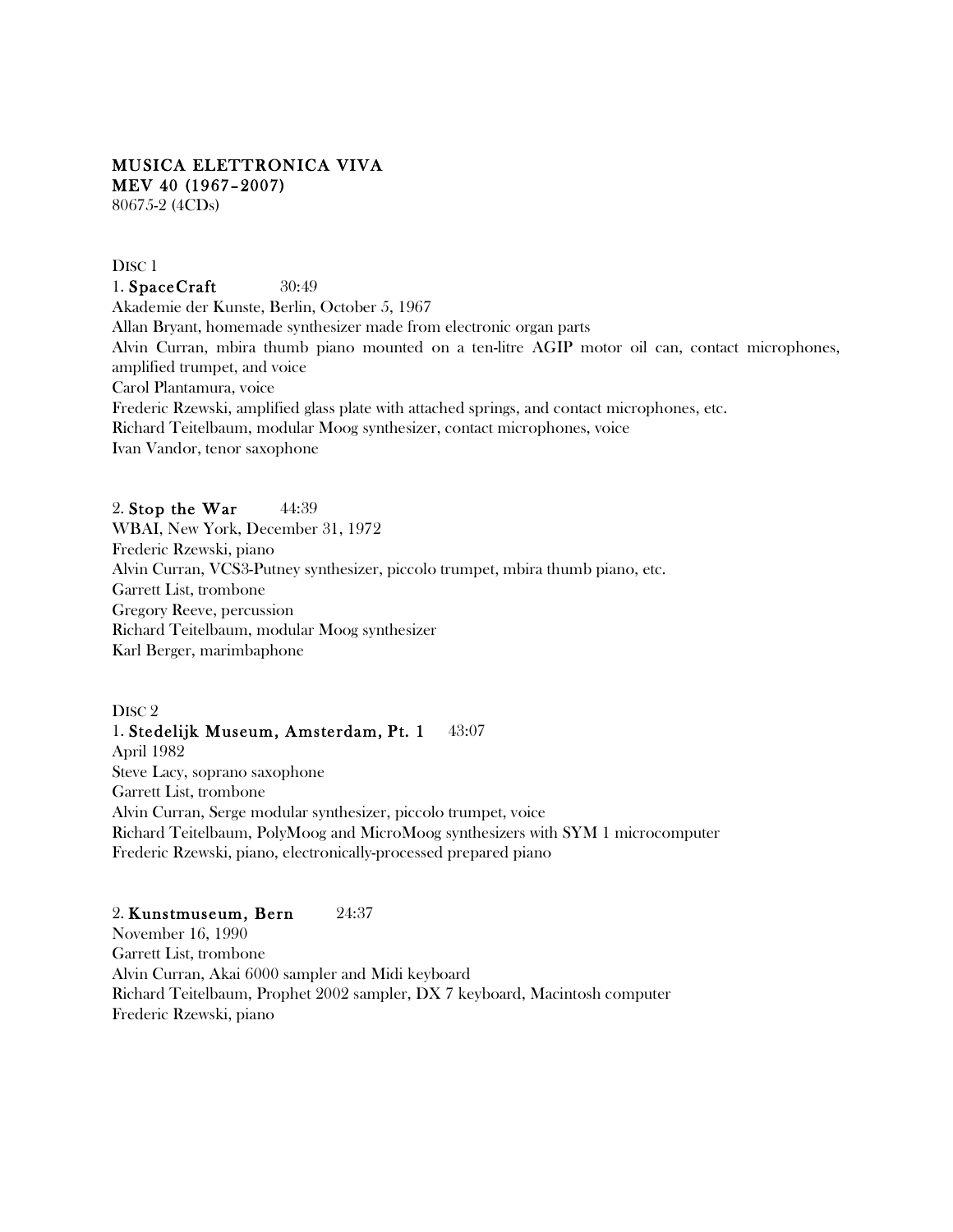# DISC<sub>3</sub> 1. Stedelijk Museum, Amsterdam, Pt. 2 44:05 April 1982

Steve Lacy, soprano saxophone Garrett List, trombone Alvin Curran, Serge modular synthesizer-processing for piano and sax, piccolo trumpet, voice Richard Teitelbaum, Polymoog and MicroMoog synthesizers with SYM 1 microcomputer Frederic Rzewski, piano, electronically processed prepared piano

# 2. New Music America Festival 30:51

The Knitting Factory, New York, November 15, 1989 Steve Lacy, soprano saxophone Garrett List, trombone Richard Teitelbaum, Yamaha DX 7, Prophet sampler, computer with MAX/MSP, Crackle Box Alvin Curran, Akai 5000 Sampler, MIDI keyboard, flugelhorn Frederic Rzewski, piano

DISC<sub>4</sub> 1. **Ferrara, Italy** 67:03 June 9, 2002 Steve Lacy, soprano saxophone George Lewis, trombone, computer Garrett List, trombone, voice Alvin Curran, keyboard, computer, MAX/MSP, Kontakt-sampler, piano, flugelhorn, shofar (ram's horn) Richard Teitelbaum, Kurzweil K2000 sampler keyboard Frederic Rzewski, piano, voice

## 2. Mass. Pike 10:57

Festival of Contemporary Music, Tanglewood Music Center, Lenox, Mass., August 2, 2007 Alvin Curran, MacBook Pro, Kontakt-sampler and MIDI-keyboard, shofar, toy boom-boxes. Frederic Rzewski, piano, prepared piano, small instruments Richard Teitelbaum, Kurzweil K2000 sampler keyboard and MacBook Pro with Ableton Live, Crackle Box, small instruments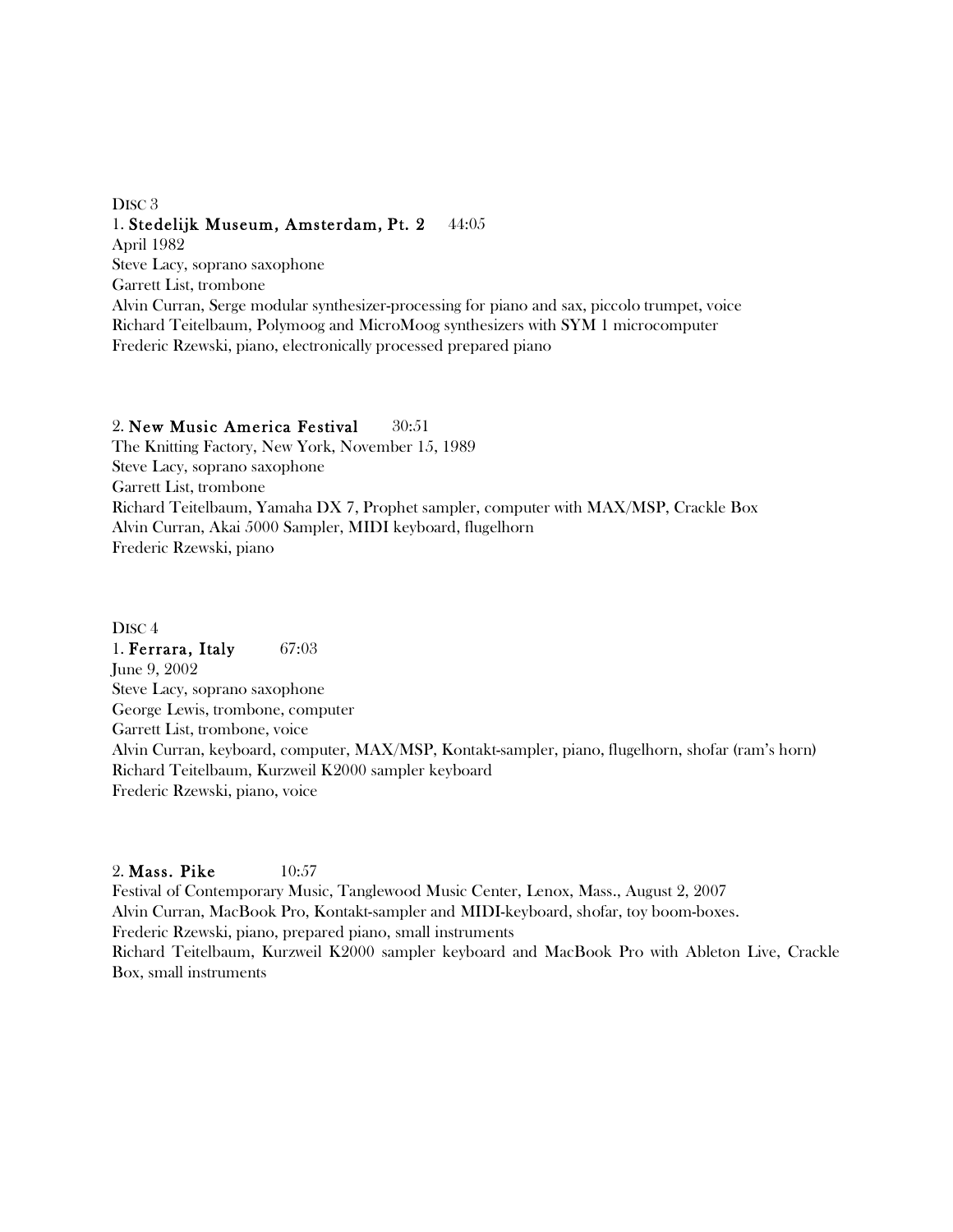## "The Spontaneous Music of Musica Elettronica Viva"

Something extraordinary began to take form in the spring of 1966 when some American composers living in Rome presented a concert of experimental music in the crypt of St. Paul's American Church. The following fall, the same group participated in "Avanguardia Musicale 1," a festival at the Accademia Filarmonica Romana with an impressive program: instrumental music by Morton Feldman, John Cage, Cornelius Cardew, and Alvin Lucier; "action music" by Giuseppe Chiari; Fluxus "events" by Takehisa Kosugi and George Brecht; and electronic music by Karheinz Stockhausen, Vittorio Gelmetti, Mauricio Kagel, Pietro Grossi, Luc Ferrari, David Behrman, Jon Phetteplace, Frederic Rzewski, and Allan Bryant. There was a substantial number of performances with live electronic music, including Rzewski's Composition for Two Performers, in which Richard Teitelbaum used flashlights and a homemade photocell mixer to control the amplified output from Rzewski's scrapings on a large glass plate; and Bryant's Quadruple Play for performers playing microtonal intervals and aperiodic rhythms on amplified rubber bands. Several of the works employed indeterminate notation and improvisation. The festival concluded with a performance by Franco Evangelisti's free improvisation ensemble, the Gruppo d'Improvvisazione "Nuova Consonanza" di Roma.

"Avanguardia Musicale 2" followed quickly on the heels of the first festival in March 1967. Its program also featured an exciting variety of music, from traditional works by Charles Ives and Arnold Schoenberg, to more recent compositions by John Cage, Cornelius Cardew, Niccolò Castiglioni, and Ivan Vandor. Live electronic music was once again prominent. There was an entire concert devoted to performances by the Sonic Arts Union (David Behrman, Alvin Lucier, Robert Ashley, and Gordon Mumma) and an evening of music by a new ensemble called Musica Elettronica Viva (MEV).

During the 1960s, the ancient Mediterranean city of Rome was, as Frederic Rzewski observed, "unlike any other place on earth." Its artistic community included The Living Theater and Giacinto Scelsi, the mystic, playboy, nobleman, and self-taught visionary composer; Federico Fellini and Michelangelo Antonioni were making revolutionary changes to the art of filmmaking; Don Cherry, Gato Barbieri, Ornette Coleman, and Steve Lacy were involved in the city's lively free jazz scene; and performances by avant-garde dancers and musicians—Trisha Brown, Yvonne Rainer, Simone Forti, La Monte Young, Marian Zazeela, Terry Riley, Charlotte Moorman, and Nam June Paik, to name but a few—took place at Fabio Sargentini's Galleria L'Attico and the Feltrinelli Bookstore. Rome provided the ideal creative environment for MEV, which in its earliest period consisted of the composers and musicians who took part in the initial concert at St. Paul's American Church.

Rzewski, a composer and virtuoso pianist, had returned to Rome in the spring of 1966 with an assortment of contact microphones, Lafayette mixers, and electronic circuitry he had obtained from his friend and fellow Harvard graduate David Behrman. Rzewski, along with Alvin Curran and Richard Teitlelbaum, became the nucleus of MEV. Curran had met Rzewski while on a DAAD fellowship (Deutscher Akademischer Austausch Dienst) to study with Elliott Carter in Berlin and had moved to Rome in 1965; Teitelbaum, a composer who in 1964 received a Fulbright to study in Italy, first with Goffredo Petrassi, and in the following year with Luigi Nono, was Curran's roommate while both composers were graduate students at Yale. Jon Phetteplace, a cellist and composer who had traveled to Italy to study with Pietro Grossi was also an original member of MEV; as were Allan Bryant, a composer and instrument builder who made stringed instruments with rubber bands and weird tunings and constructed his own homemade synthesizer; Carol Plantamura, a soprano specializing in new music, known for her performances of works by John Cage, Luciano Berio, and Luigi Nono; and Ivan Vandor, a composer, tenor saxophone player, and member of "Nuova Consonanza."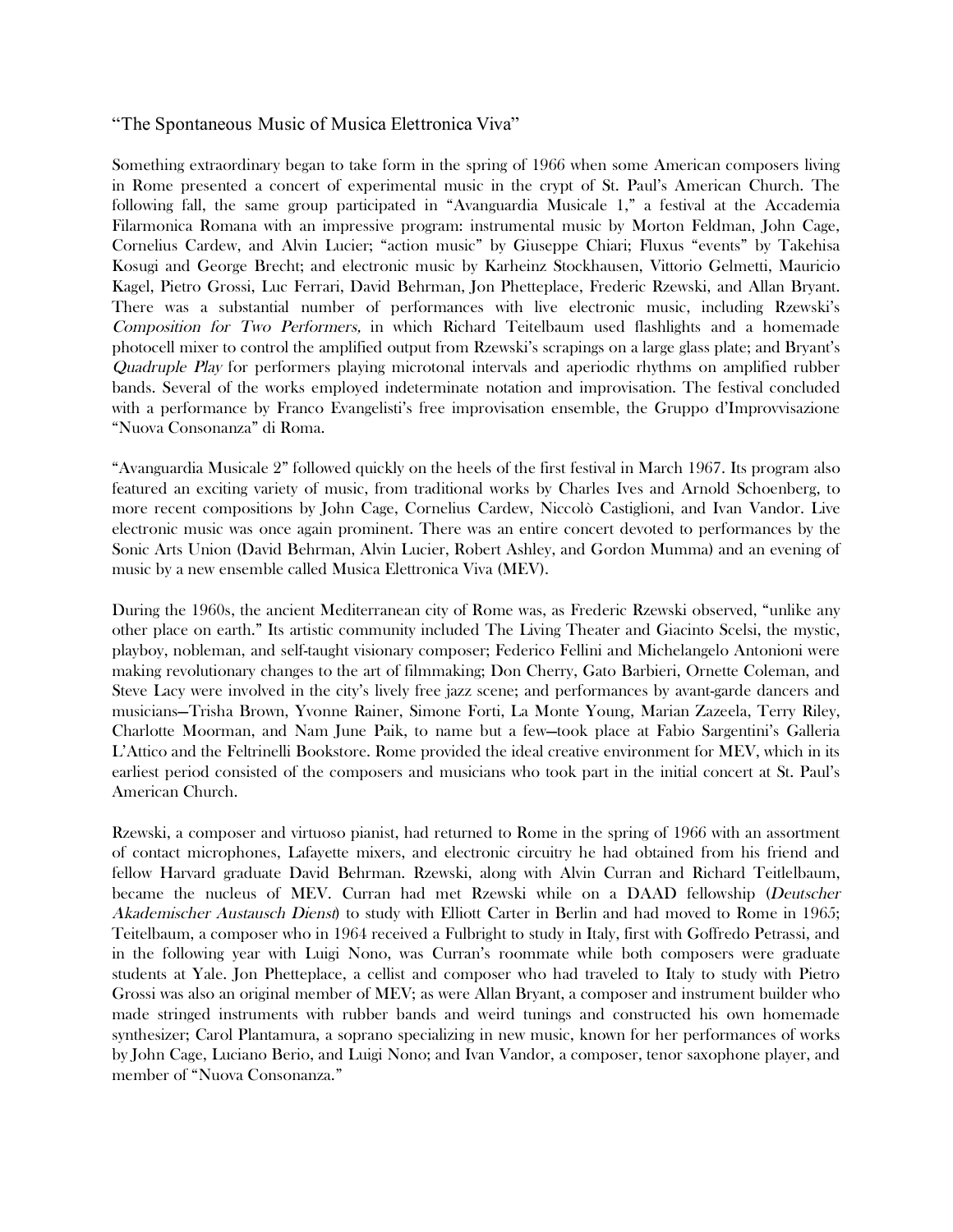The founding of MEV was in part a reaction against the acrid academicism of what Curran calls the "twelvetone church" and the institutions that promoted its music. Inspired by John Cage and David Tudor, who in the early 1960s were performing works such as *Cartridge Music* (1960) and *Variations II* (1961) using live amplified sounds, MEV's artistic credo emphasized live electronic music rather than music recorded on magnetic tape. For the most part, in its early days, the musicians in MEV used inexpensive unorthodox "homemade" electronics rather than elaborate circuitry. Their instruments consisted of found objects, often amplified by contact microphones, and a variety of acoustic instruments. Curran performed on a five-liter tin can made by AGIP, one of the principal producers of motor oil in Italy. It had the three bands of Italian colors, white, red and green, a contact microphone, an African thumb piano taped on the top, and was a very effective resonating box, which could produce extremely loud drum-like sounds. He also played a twisted old trumpet with a contact microphone in the bell with which he would use breathing, vocal sounds, and trumpet tones to distort the diaphragm of the microphone. Rzewski, who at that time had renounced the piano as a bourgeois instrument, performed with a thick piece of window glass cut in the shape of a piano to which he also attached a contact microphone. Using plastic scrapers, he created shrieking high frequency sounds; and with his fingers played his glass plate as if it were a percussion instrument. He also had a collection of amplified springs of various kinds, which he plucked, bowed, scraped, and struck and could produce an array of thunderous and shrill sounds. In addition to an amplified cello, Phetteplace played amplified coat racks, and other objects he found at various concert venues. Vandor contributed highenergy tenor saxophone playing to the group, often using multiphonics and other extended techniques.

In MEV's early period, Allan Bryant and Richard Teitelbaum comprised the group's synthesizer "section"; Bryant's instrument was a modified electric organ with a maze of wires, which, as Curran recalls, emitted "sputtering grunts and blats," making it sound almost human. In 1967, after a trip back to the United States to explore "biofeedback music" utilizing electronic interfaces with human neurological and physiological systems, Teitelbaum returned to Rome with the first Moog synthesizer played in Europe along with a brainwave amplifier also designed by Moog that made it possible for him to use alpha wave signals produced by the brain as control voltages for his synthesizer.

Pursuing a different approach to live electronic music from that explored by Cage and Tudor, MEV embraced a form of spontaneous music now termed "free improvisation." Interest in free improvisation, like its political and social corollaries, "free jazz," "free speech," "free love," and "freedom rides," began to take root in the 1960s in the new music scene. As did other groups and ensembles such as Franco Evangelisti's Nuova Consonanza, AMM, The Spontaneous Music Ensemble, New Phonic Art, QUAX, and Larry Austin's New Music Ensemble, MEV turned away from written music to free improvisation, inspired by the indeterminate scores and "open forms" of John Cage and others as well as the omnipresent background of the jazz tradition. Just as the free jazz of such giants as John Coltrane, Coleman, Charles Mingus, and Albert Ayler was an outcry by African Americans against centuries of racial oppression, free improvisation, for MEV, was an act of defiance by members of the liberated white majority, a revolt against bourgeois values in a capitalist/consumer society. All of these artists sought to unleash the elemental power of spontaneous music-making. Improvised music was a means to combat oppression by creating new worlds through the medium of sound.

The members of MEV turned their backs on mainstream professional careers. This decision had serious economic consequences, but allowed MEV to pursue its own unique artistic vision. It also made it necessary for the group to develop a communal lifestyle with a strong sense of collective responsibility—very much in the same spirit as its music—which fostered strong artistic and personal ties that still exist today. Moreover, MEV's independence from such affluent institutions as the electronic music studios in Cologne and Milan, inculcated a certain "do-it-yourself" self-sufficiency that yielded highly original results despite often limited resources.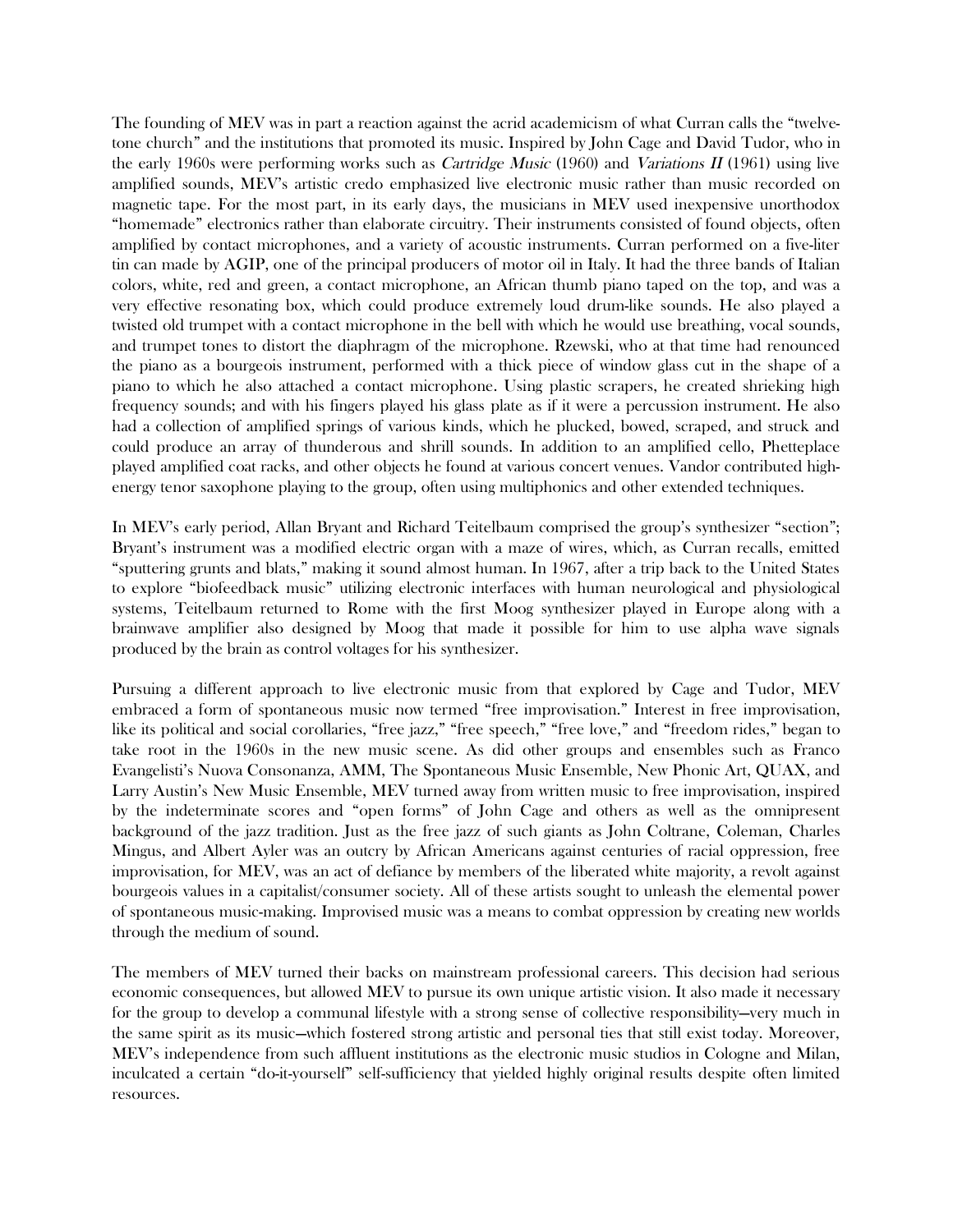MEV diametrically rejected musical tradition. As Rzewski declared in his "Parma Manifesto" in 1968, improvised music "must be concerned with creation out of nothing. Its decisions cannot be governed by structures and formulas retained from moments of past inspiration." It must be "free to move in the present without burdening itself with the dead weight of the past." MEV's members were, in a sense, compelled, as Curran recalls, "to strip off their clothes and run naked in a musical world free from the pall of tragic history." Tradition was purged. The results were ecstatic for some, incomprehensible and even terrifying for others.

But MEV's approach to spontaneous music, despite its endorsement of radical freedom, did not entail an "anything goes" attitude. They often began an improvisation with some form of conceptual basis; and they cultivated their craft during many hours of practice and group discussions. Rzewski described one approach to free collective improvisation in his "Plan for SPACECRAFT," an essay on MEV's first major group improvisation:

Each performer considers his own situation as a sort of labyrinth. Each begins by making music in the way in which he knows how, with his own rhythms, his own choice of materials, et cetera, setting up some kind of simple ensemble situation, without particular regard for the others. This primitive ensemble, however, is superficial, and has nothing to do with the fundamental unity, which is the final goal of the improvisation.

Once the performers have asserted their own individuality, they may free themselves from the labyrinth and a new music may emerge:

The secret of the labyrinth is that the way out is not forward or backwards, to the left or to the right, but up. To go up it is necessary to fly.  $\dots$  If the magic takes over, and the music happens, the entire space and everything in it will be transformed.

Free improvisation was a transformative process for MEV, which embraced certain transcendental qualities, an interest that reflected the growing appeal of mysticism during the 1960s. Rzewski had read Gershom Scholem's and Martin Buber's writings on Jewish mysticism while studying with Jacob Taubes at Harvard. The ancient Jewish Kabbalah particularly fascinated Teitelbaum. He also described SPACECRAFT from a more contemporary perspective as a form of surrealist automaticism, which unleashed the creative energies of the unconscious mind. His own work with brainwaves and biofeedback was certainly a means to this end, and was an integral part of MEV's early music. Teitelbaum's In Tune, a work first performed by MEV in 1967 in St. Paul's American Church, used the artist Barbara Mayfield's heartbeats, brainwaves, and breathing to control his Moog synthesizer. Particularly striking were the thunderous sounds produced by opening and shutting her eyes (a movement that generated higher levels of brainwave activity).

In order to achieve a transcendental music, MEV cultivated a unique sensibility based upon dialogue and humility. A strong sense of collective music making was at the heart of MEV's aesthetic and practice. Their musical anarchism was dependent upon, as was its political counterpart, a balance between individual freedom and social responsibility. The musicians in MEV could join together in creating staggering walls of sound; they also knew when and how not to play. What Curran calls a "counterpoint without sound" was as much part of MEV's musical dialogues as were their ecstatic outbursts.

MEV's improvisations increasingly involved audience participation. In 1967 the group established its own studio in an old converted foundry in Trastevere, which became a resource for both musicians and nonmusicians alike. The entire public was invited to participate in their concerts. As Rzewski proclaimed in 1968: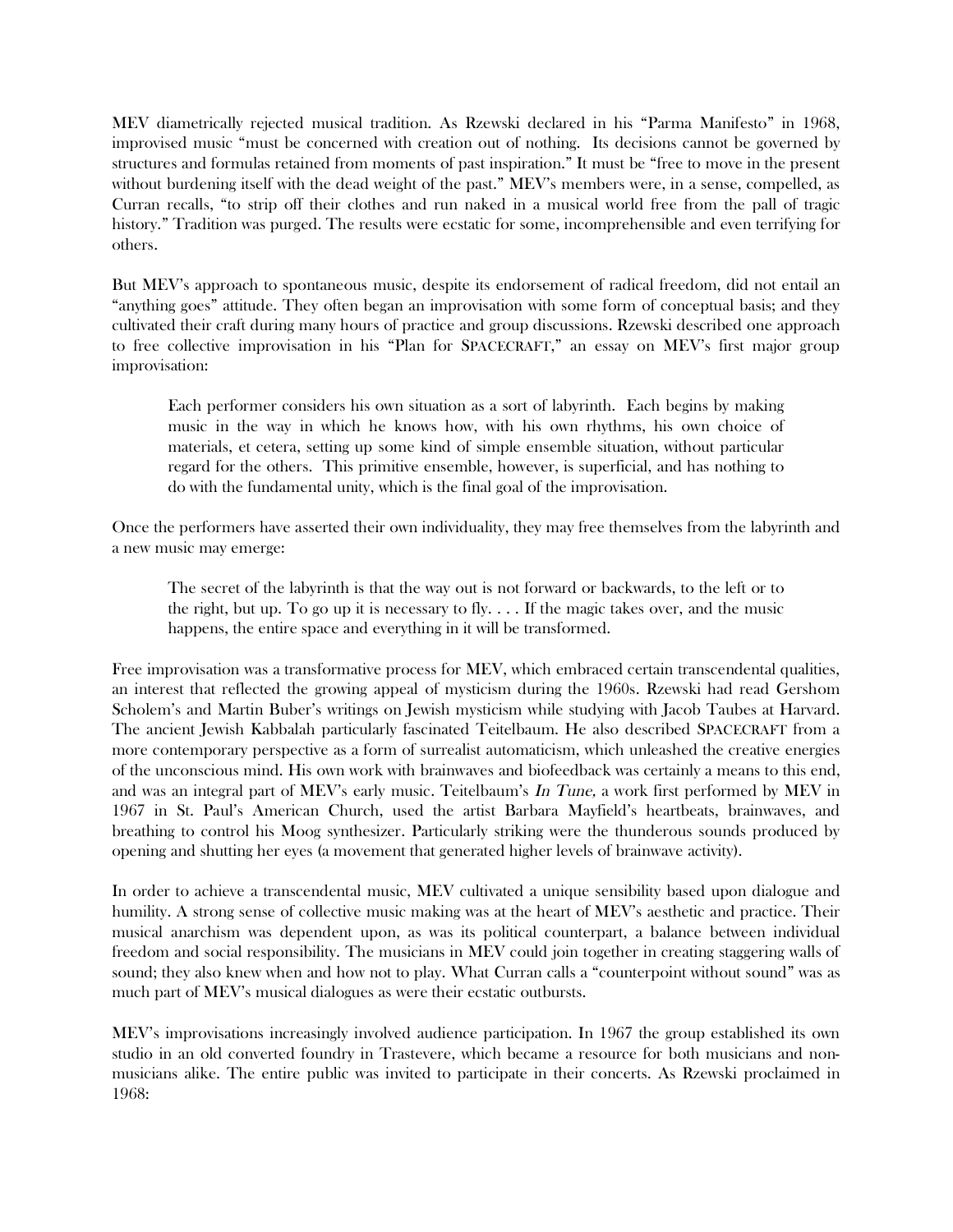We are all "musicians." We are all "creators." Music is a creative process in which we can all share, and the closer we can come to each other in this process, abandoning esoteric categories and professional elitism, the closer we can all come to the ancient idea of music as a universal language.

In September and October 1968, MEV organized performances of a work entitled Zuppa (or Soup) that included audience participation at their studio every night for six weeks. There was a growing interest in eliminating distinctions between performer and audience throughout the 1960s. Other artists and groups, such as Cornelius Cardew's "Scratch Orchestra," for example, practiced similar participatory performances during the same period. The Living Theater was active in Italy at that time; several of its members, particularly Steven Ben Israel, were closely associated with MEV. It is likely that their now-legendary theater piece Paradise Now, which both confronted and included the audience, was a major influence on MEV. In Zuppa, MEV served as a catalyst, which provoked the active participation of the audience in spontaneous music-making. The goal was to inspire the audience to listen carefully, and to respond responsibly, and to partake in the communal, collective form of improvisation that the group had cultivated since 1966.

Zuppa resulted from MEV's growing commitment to an egalitarian form of music involving composer, performer, and listener. Sound Pool, which MEV first performed in 1969, was another step in that direction. A free improvisation without pre-determined limits, it instructed audience members to "bring your own sound and add it to the pool." Performances of *Sound Pool* took place all over Europe, and often led to moments, as Curran recalls, "of unbelievable harmony and intensity." It unleashed a powerful collective impulse, which for some was a Dionysian revolt against a cold-blooded technocracy and stultifying social mores. The communal instincts and "mass togetherness" inspired by MEV were phenomena resembling spectacles staged on a larger scale, including the Summer of Love, which took place in 1967, and rock music festivals at Monterey, the Isle of Wight, Woodstock, and other venues; and like some of these events *Sound Pool* could get out of hand, such as during the performance at the University of Louvain when members of the audience set the furniture in the room on fire, causing MEV to make a hasty retreat.

As was the case for Sound Pool, MEV's activities in the late 1960s took place within a broader sociopolitical context, during the rise of the counterculture and the New Left, urban riots, and student activism. In Italy, 1967 was a year proliferated with student protests against the class biases of the Italian educational system and international issues, particularly the Vietnam War. Virtually every university in Italy had experienced some form of student strike or occupation by the end of 1967. "Hippies" from Northern Europe—or capelloni—had, since about 1965, migrated to Rome, presumably because of the warm climate, good food, and wine. By the late 1960s this phenomenon became more and more Italian; thousands of long-haired Italian youth were in evidence in such cities as Rome and Milan. The intense political and social climate in both Europe and in the United States which, in 1968 as a result of assassinations, riots, strikes, and student protests had become increasingly intense, certainly had a profound effect on MEV, inspiring the group to bring its music into the streets and to perform in occupied universities and factories.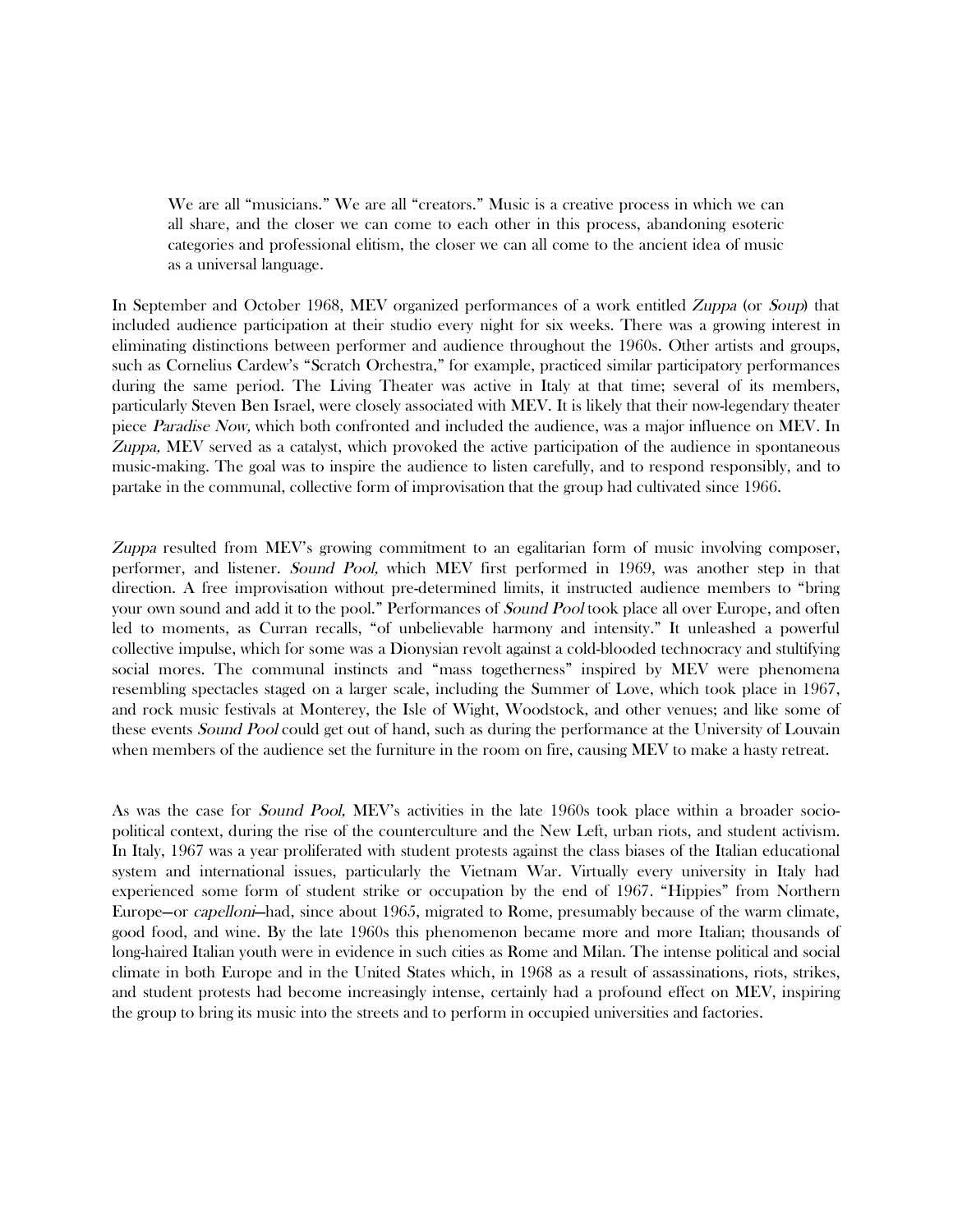In 1970, after a tour in the United States cut short by the turmoil following the protest at Kent State University when four students were shot and killed by the Ohio National Guard, Rzewski and Teitelbaum decided to remain in the United States and Curran returned to Rome. As a result, MEV became three separate ensembles, residing in New York, Rome, and Paris (where Ivan and Patricia Coaquette, two musicians who had played with MEV in Rome, had formed a group using its name). In the 1970s, the political and social climate in the United States and Europe began to change. The counterculture began to dissipate; the anti-war movement disappeared after the fall of Saigon in 1975 and the end of the Vietnam War. As the political landscape changed, so did MEV. Although MEV never renounced its anarchist ideals, the group evolved into a professional ensemble in the 1970s and at various times performed with an impressive list of musicians including Anthony Braxton, Maryanne Amacher, Garrett List, Gregory Reeve, Steve Lacy, Karl Berger, Roscoe Mitchell, George Lewis, and many others. Today, MEV's core members pursue their own compositional careers, but have continued to perform together, and have developed into one of the world's finest free improvisation ensembles.

The recordings contained in this box set provide a stunning documentation of the group's evolution over forty years beginning with a performance of SPACECRAFT at the Akademie der Kunste in Berlin in 1967, a year during which the group toured Europe, performing in Italy, West Germany, Holland, Belgium, and France. MEV's performances were not always well received, particularly at the more conservative venues like the Akademie der Kunste, where Curran recalls that members of the audience jumped on the stage and tried to stop the group from playing. The recording of this concert introduces the listener to MEV's early world of sounds created by Rzewski's amplified glass plate, Curran's amplified tin can, thumb piano, and mangled trumpet, Plantamura's amplified voice, Vandor's wailing tenor sax, and a synthesizer section with Byrant and Teitelbaum (the latter triggering his Moog both manually and with his brainwaves and toes). Experiencing SPACECRAFT strikingly demonstrates that gifted musicians using primitive means can make extraordinary music as rich as that created with today's most advanced digital technologies.

\*\*\*

The performance aired on WBAI, a progressive radio station in New York City, on December 31, 1972 features trombonist Garrett List and Gregory Reeve and Karl Berger on percussion, three musicians who joined the group in New York, along with Curran, Rzewski, and Teitelbaum. This New Year's Eve live broadcast took place at a time when Richard Nixon had ordered the "Christmas" bombing of Hanoi and Haiphong during the Vietnam War. Its allusions to the war consist of quotations from "When Johnny Comes Marching Home," "Taps," and "Bandiera Rossa," an early twentieth-century labor movement song sometimes called "Avanti Popolo." Following the performance, the station aired a tape loop created by Steven Ben Israel with both audience and musicians singing, "Stop the War! Stop the War!" to the tune of "Taps."

In 1982, Eddy de Wilde curated a monumental exhibition entitled "'60 '80: Attitudes/Concepts/Images" at the Stedelijk Museum in Amsterdam, which, in his own words, "attempted to relive the memory of two decades that are among the most turbulent of twentieth-century art." In addition to visual art, the exhibition included dance, performance art, video, film, and music by John Cage, Brian Eno, Charlemagne Palestine, David Tudor, Meredith Monk, Elliott Carter, and performances by Frances-Marie Uitti and MEV. The two tracks from the Amsterdam concert feature the five-member MEV, which had emerged since the late 1970s. The group now included Steve Lacy, a composer and a soprano saxophone player who had played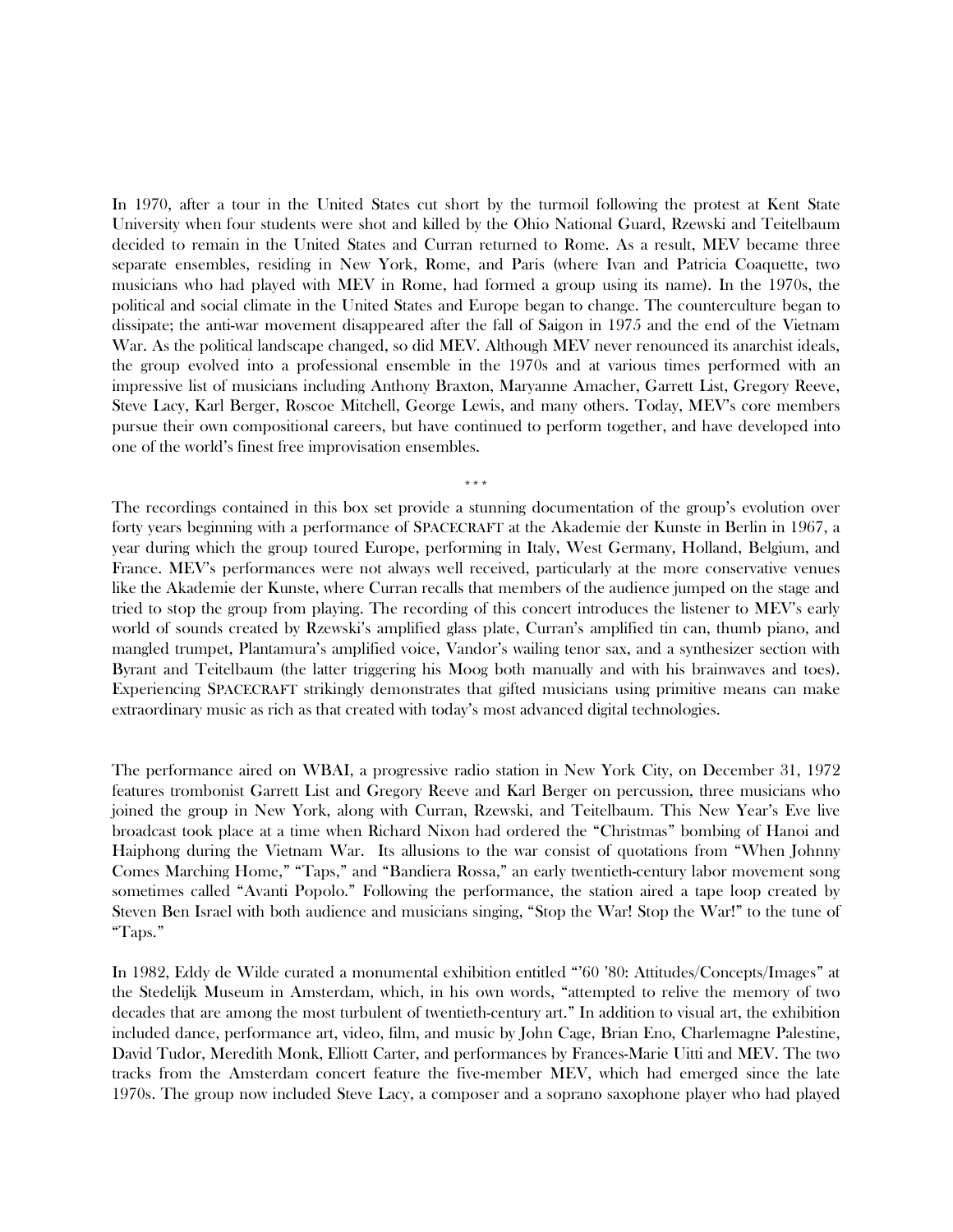with Cecil Taylor, Gil Evans, and Thelonius Monk, and with MEV in the late 1960s. Lacy brought his own broad musical vision ranging from Dixieland to free jazz to the group. MEV's performances with Lacy often incorporated his own compositions, as in the second part of the Amsterdam performance. His eclecticism meshed well with MEV's own stylistic pluralism. Listeners will immediately realize that this is collaboration between master improvisers traversing a vast musical terrain. MEV did not limit itself to abstract electronic sounds, which often gave way to or engaged in a counterpoint with more diverse musical styles, from the folk and workers' songs in the WBAI recording to Lacy's jazz "licks" and Rzewski's prepared piano in the Amsterdam performance. The recording from the Tonart Festival at the Kunstmuseum, Bern, also presents a variety of musical quotations and stylistic allusions. Over the years MEV has developed a seemingly unlimited sonic palette integrating electronic and acoustic sounds—as heard in the track from the 1989 New Music America Festival at the Knitting Factory in New York, its lightning fast duets by Lacy and List joined by flurries and whirlwinds of melodic material and thick clouds of harmonies from the synthesizers and the piano.

The performance from Ferrara's Aterforum Fesitival in June 2002 was Lacy's last concert with MEV; he died from liver cancer two years later. The music, punctuated by samples from Curran's synthesizer ranging from cantorial singing to a loop with the phrase "talkin' about your mama," revolves around a written composition by Lacy, and features solos by trombonists George Lewis and Garrett List (who also sings "You Are My Sunshine"), and a duet with Lacy on soprano sax and Curran playing the shofar. Certainly the eclecticism characteristic of this performance resembles MEV's earlier work. Yet it also takes MEV's stylistic heterogeneity to a new level, reveling in what Curran calls today's "new common practice"—the enormous reservoir of musics available at the turn of the twenty-first century. But perhaps most impressive is the extent to which the musicians integrate their diverse material.

The most recent performance in this collection took place at Tanglewood in August 2007 in the Seiji Ozawa Hall. MEV, which for this concert consisted of only Curran, Teitelbaum, and Rzewski, had to face the challenge of playing for a conservative audience in an iconic space. The group's decision to play, for the most part, as quietly as possible resulted in a beautiful mix of Curran's haunting samples of ship horns, serene drones from Teitelbaum's synthesizer, and a simple broken triad on the piano, all of which must have magically resonated in the vast wood-paneled hall. The audience was gently introduced to MEV's radical sound world, but not without a political message. Listeners may notice that Rzewski's triad is in fact "Taps," and that later on he plays passages from "When Johnny Comes Marching Home," recasting the antiwar message from the WBAI performance to protest yet another war twenty-five years later.

Over a period of more than four decades, Musica Elettronica Viva has set a very high artistic standard for improvised music based on trust, discipline, a certain courage and willingness to take risks, and above all, a commitment to collective music. Today, perhaps more than ever, the avant-garde remains a political and an artistic necessity. I hope that MEV will perform together again and again and, as Curran and Teitelbaum jointly declared in an open letter written for the 1989 New Music America Festival, continue to

call for an open revolt against the encroachment of governmental ignorance and corporate speculation in the arts and call instead for a program of massive proportions to regenerate dignity and real work places for American artists whose unfettered experimentation may take place. Let the artists make aircraft invisible and let them raise their poetry, music, and dance on the flagpoles.

—David W. Bernstein

David W. Bernstein is a Professor of Music at Mills College. His publications include books and articles on John Cage, the San Francisco Tape Music Center, Arnold Schoenberg, and the history of music theory.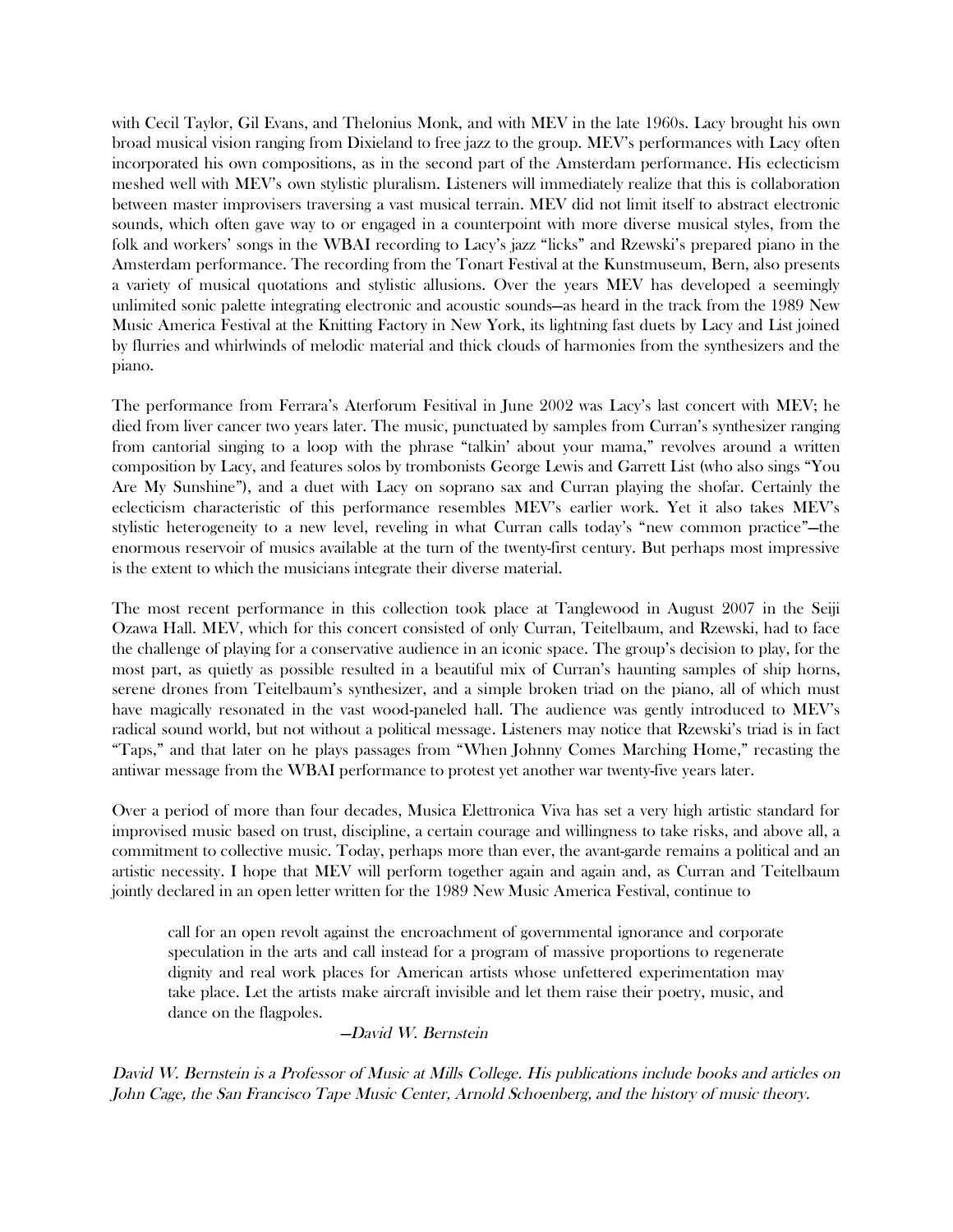# COMPOSERS' NOTES ALVIN CURRAN

MEV, at 42, is the microcosm of an age—born smack dab between analog and digital life, on the banks of the Hudson and Tiber rivers, on the fault line running down the middle of the late 20th century, where St. Vitus dances convulsed atonally with stark-naked minimalisms and where the avant-garde heavies drank beer with the ultra-cool postmodernists. Where Jazz, Rock and indigenous experimentalists dated seriously for the first time. Where the license to kill the "father" and even the "mother" of all things was regularly granted. These were the times.

Composers all, nurtured in renowned ivy gardens; some mowed lawns. They met in Rome, near the Cloaca Maxima—and without further ado, began like experimental archeologists to reconstruct the origins of human music. They collected shards of every audible sound, they amplified the inaudible ones, they declared that any vibrating object was itself "music," they used electricity as a new musical space and cultural theory, they ultimately laid the groundwork for a new common practice. Every audible gurgle, sigh, thump, scratch, blast, every contrapuntal scrimmage, every wall of sound, every two-bit drone, life-threatening collision, heave of melodic reflux that pointed to unmediated liberation, wailing utopias, or other disappearing acts—anything in fact that hinted at the potential unity among all things, space, and times—were MEV's "materia prima."

Then and ever since, MEV has theorized and demonstrated that there is no relevant difference between composing music and making it spontaneously. . . . Bred on Mozart, the Second Viennese School, and hand-me-down avant-gardisms, we sprang with zeal into the revolutionary trenches where Marx, Buddha, Boulez, Braxton, Buber, Amacher, AMM, Scelsi, Moog, Mao, Ornette, Zappa, Feldman, and Zorn sit in with DJ Karlheinz and Snoop Dog. MEV—which unlike me never dropped a name—was like your neighborhood encounter-group: it cost next to nothing, laid no trip on anyone, was strictly a door-affair, promised nothing, and gave away everything it had: its youth, confusion, exile, charisma, optimism, chutzpah—not to mention its mastery of the latest music linguistics and a shared desire to bury them alive in the hope they would quickly rot, forming a rich compost from which a new musical lingua franca would grow. This language would enable the conquest of time, the abolition of ego, and the democratization of all audible sound, musical action, and memory. It would reclassify silence as an obligatory ethical act and embrace the raw, the primal, and the transcendent as the unequivocal rudiments of music.

These were lofty, necessary goals, ones that have since guided our personal lives and careers, ones that say huh? —early MEV continued where Beethoven's anarchic last sonatas ended. . . . That is, in spite of all of our carryings-on we still openly embraced our European musical heritage even as the latter morphed before our eyes into a world gamelan jamboree with Ghana car-horn orchestras, conch-shell hippie bands, and phase-vocoded string quartets. At this party all we wanted was to make Cage's inspired acts of purification swing!—and at the same time drink the healing toxins of free jazz! while lyrically, mystically stopping time like Morty! Do not be deceived, these plain-clothes improvisers were always composers in drag, but by the mid-80s nobody could tell the difference, nor could they care.

By then MEV had long become a stable but intermittent act including Steve Lacy and Garrett List among the regulars; this made the group resemble a kind of Kabbalistic Dixieland band, needing only a tuba and a banjo to complete the instrumentation. The meaning of this music as in the beginning years was a staunch affirmation of the original MEV premise: that music resides in all things, all one needs is the will to release it.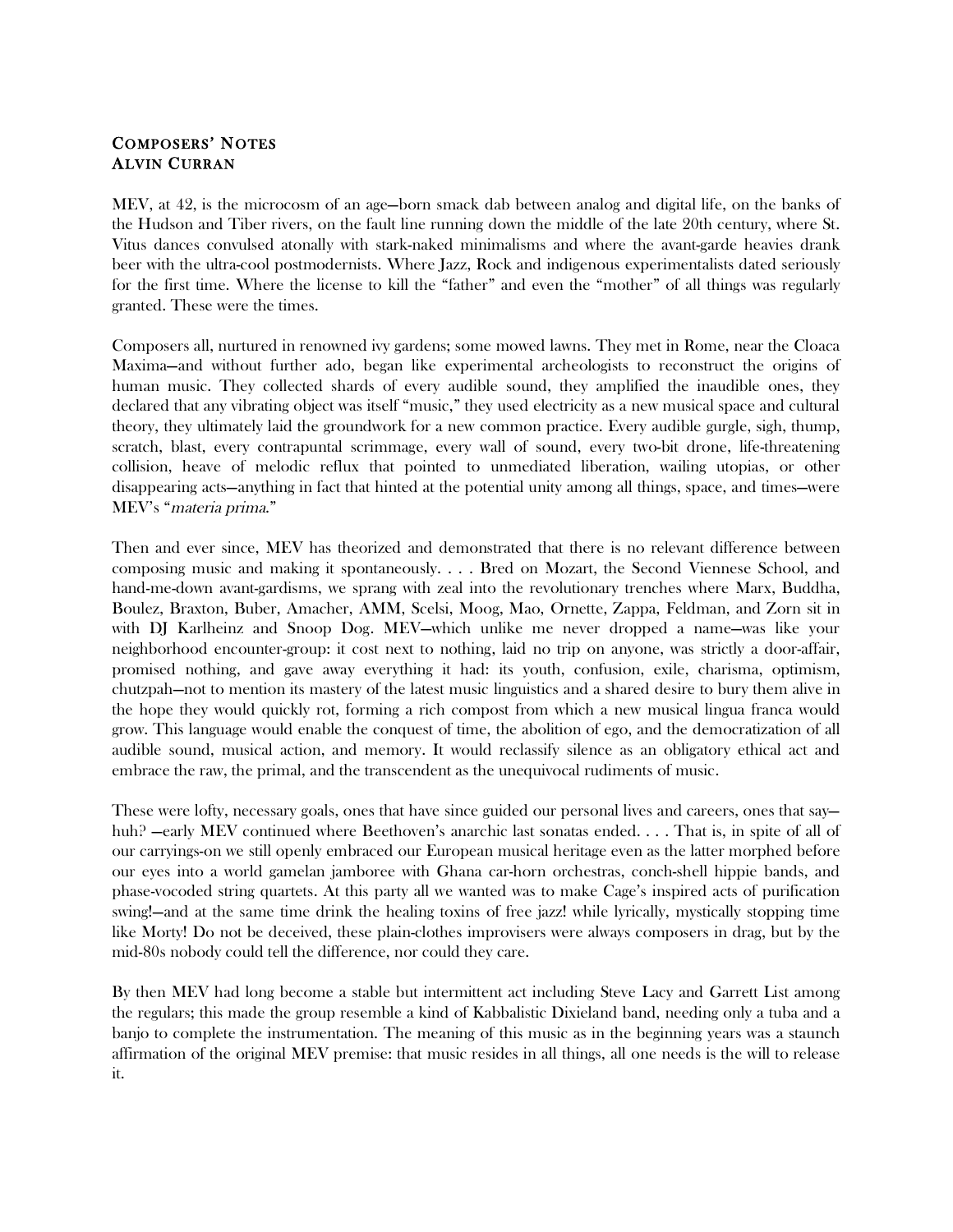So what about the electronics? Electronics, only yesterday considered the musical antichrist, are now the universal subtext of our time. In less than half a century, regardless of genre, all music has become electronic, and the term "electronica" has now come to mean wacky looped dance beats. Anyhow, our prominent use of self-made circuitry, synthesizers, and sampling only partially define the group's music throughout its 40-year cycle. MEV, while enthralled by Tudor's "circuitry"—its extreme otherness, its magical powers, its endless home-made promises —never lost sight of the sound-quality and musical potential of a piece of found junk, and never seriously considered abandoning conventional acoustic instruments. Musica Elettronica Viva—Vittorio Gelmetti's brilliant moniker for MEV—and our determined mission, just happened to coincide with the initial historic practice of live electronic music and its technology.

Maybe MEV now hauls its frayed history book around in a knapsack designed for 70-year-old veterans of the last century's art-wars. But in today's interminable sonic traffic jam—the cool jumble of musical practices and the manic eclectic polyphony, liberated from anything and everything but stalled on the freeway—maybe if you listen hard you can hear an old broken horn from MEV's '68 Volkswagen bus.

**Postscript:** this bit of flying-whale overview could use a couple of anecdotes to bring it back to Earth:

At the prestigious Festival d'Avignon in 1968—the one where the complete nudity of The Living Theater delighted and affronted the residents of the Palais des Papes—MEV gave a performance of which I remember only that Cornelius Cardew was playing with us. We did a sound-check in the hot afternoon—all onstage; but at the concert, Cornelius decided to perform unseen from under the huge outdoor stage . . . as I remember he put a contact microphone on the "tubi Innocenti"—the stage's steel supporting structure, and played the entire concert from "down under". . . I remember this because it disturbed me; I did not mind that someone dissociated themselves from the main group-attraction on stage, I minded that a music was being made with a component whose origin nobody but us could possibly be aware of . . . and at the time, seemed to be a sanctimonious act of self-denial . . . but therein lay Cornelius's genius.

Shortly after the MEV group began to meet in the late afternoons at John Phetteplace's apartment, on the fourth floor of a building which overlooked Hadrian's magnificent Pantheon building—Takehisa Kosugi was in town and decided to do a living-room performance at Phetteplace's. Then I had only vague notions of the avant-garde, the Dadaists, and their post-Fluxus/Situationist propagations, but to this day watching Kosugi slip himself into a large leather gym bag, with an acoustic guitar . . . have himself zipped up and then slowly/inexorably roll across the floor, "playing" the guitar however his churning body happened to contact it, is an event which, musically speaking, changed my life.

A comparable epiphany was on hearing Giuseppe Chiari—another unsung master of the Fluxus world perform his "Maria" and a number of epigrammatic pieces, at a solo concert sponsored by MEV at the American Episcopalian Church in Rome. . . . A piece reduced to an incessant sequence of varied enunciations of the word "Maria" struck me as a potent creative model. Around this time in the same cultural center we all played in Rzewski's brilliant "Requiem" for chorus, pianos, jew's-harps, and bullroarers, another genetic experience in which hard-core atonalism—in flying buckets of roman shards and personal pain—is swallowed alive by the sheer magic of the surrounding archaic instruments. It was in the same church, where Reverend Bill Woodhams gave us free rein, that Teitelbaum inaugurated his custommade brain-wave machine—a psycho-musical device mystically triggered by the beautiful Barbara Mayfield's blinking eyelids.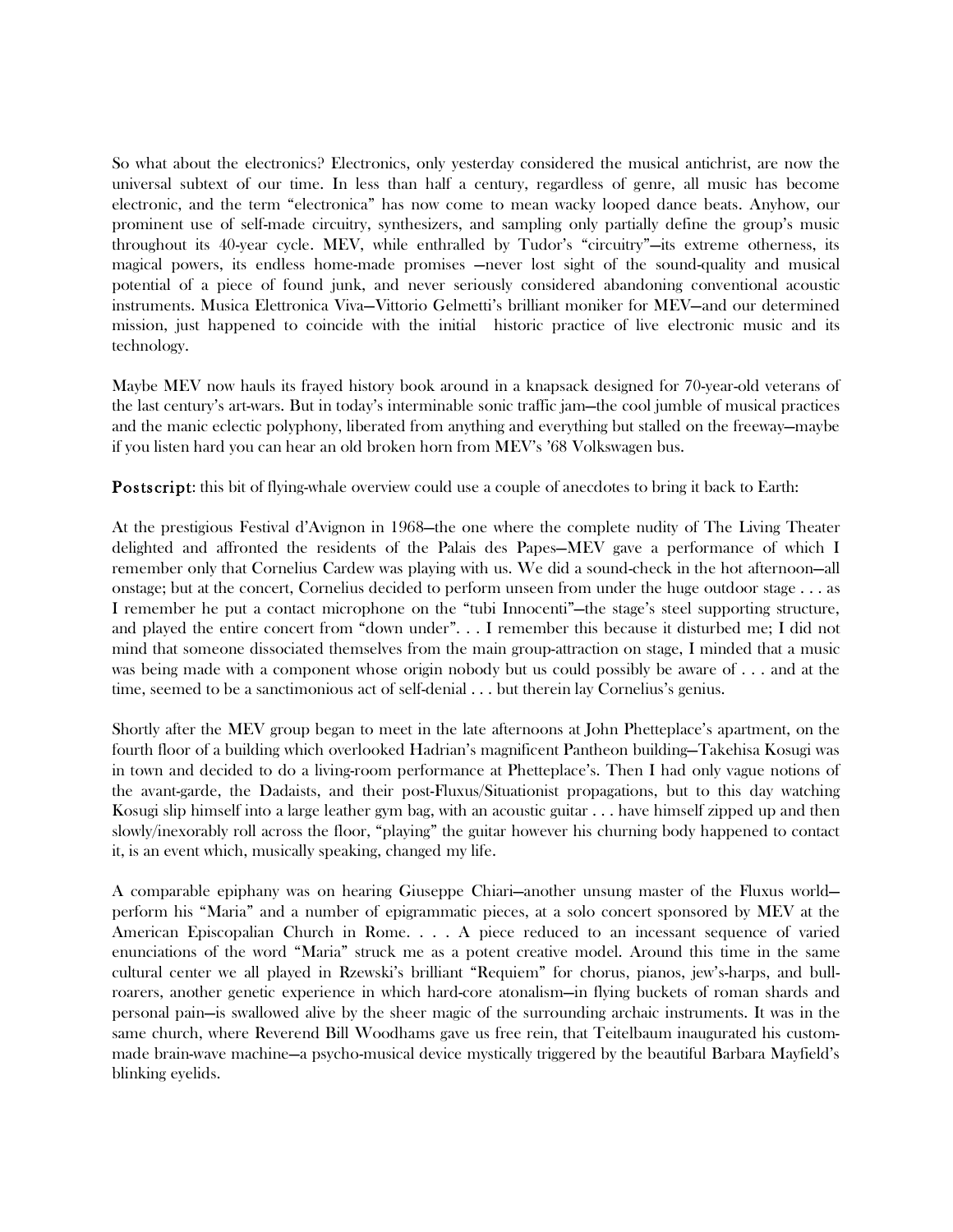The MEV soundtrack for Antonioni's Zabriskie Point—primarily done in post-production by Richard (shining on the Moog and the cutting table at Antonioni's house) and myself—was one of those youthful encounters, common in Rome in those days, centimeters away from real fame and glory; and when Antonioni in all earnestness declared that he liked our versions of the main scenes more than those of Pink Floyd, but that he had to give into the big-boys at MGM, we knew we had genuinely pleased the "maestro" it conferred on us somehow a "touch of class" even if our music ended up being used, in bittersweet achievement, mostly under the opening titles.

\*\*\*

WHY MEV? Because MEV—in its collective fluidity, its illegitimate, never-defined body and sprawl, its crumbling but stubborn 40-year history and its proud refusal to die—wrote the first draft of a genuine democratic musical constitution. This draft—like Steve Lacy's claim of having put thousands of notes into the walls of the MEV studio—was inscribed in brick and mortar. Revolutionary in spirit, MEV, from day one, was imbued with American pragmatism. So if one sifts through remnants and shards of the group's material legacy, they will find signs that our immaterial flutters, plucks, wallops, howlings, and lyric screechings were all transformed into monetary donations, which were in turn transformed into *pizza ai* funghi at the Obitorio (the Morgue)—our favorite Trastevere pizzeria . . . putting us and our music into a pleasing equation of socio-economic utility. So one could say the first law of the new constitution was: assure that the energy one puts into making the music can be translated into caloric energy to keep the body well and the mind in an optimal creative condition.

In a democratic musical state, as MEV imagined, there are no hierarchical structures (hence no leaders or followers, no agreed compositions, conductors, no scores, plans or goals, and no beginnings or endings), only the appreciation of a collective "flux" and the demands of its unknowable genetic structure.

So this was a practical constitution which not only stipulated that all human beings were musical beings, but encouraged anyone who so wished to prove this, with or without us. This self-evident premise, notwithstanding, led to predictable human troubles such as electrical blackouts, mid-concert venue shutdowns, near-riots, threats, fights, police intervention, fires, theft, cuckolding, ecstatic states, and a bill from Brown University for damages to their physical plant.

The MEV constitution also stipulated that all authentic musicians are created equal regardless of gender, race, religion, musical instrument, or education. While this law was not revolutionary in itself, MEV practiced it with much fervor, and took humble inspiration from all the great musics of Asia, Africa, Europe, and North and South America.

For a brief period MEV professed that anyone could be a musician and could participate with anyone else, musician or not. This radical clause, as practiced under the title of the Sound Pool project, provoked an endless debate among the group's original members; the debate focused ultimately on questions of competence, elitism, and legal ownership of the music—dogged questions which to this day our constitution has never adequately resolved.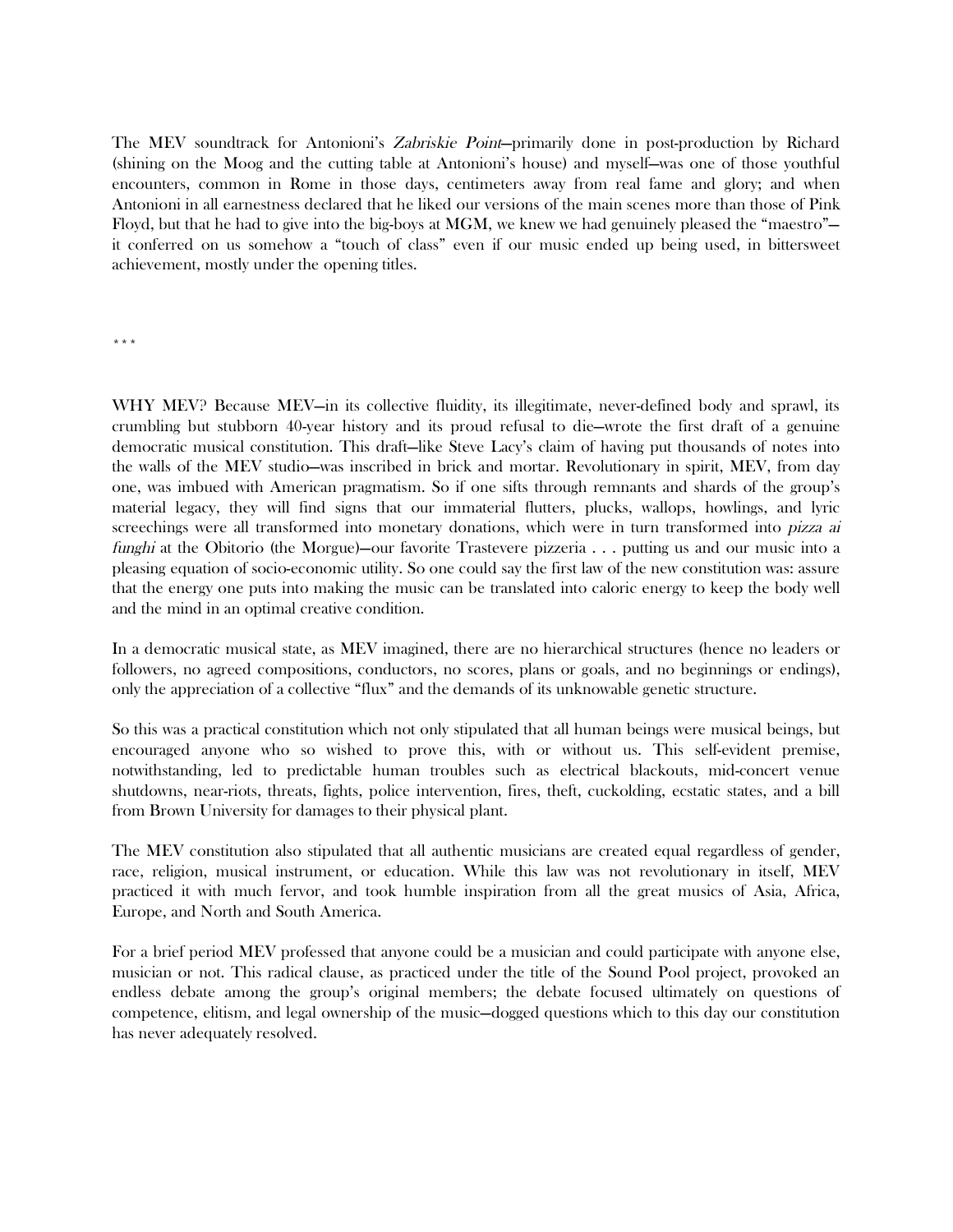Most delicate, elusive, and difficult to practice was the MEV constitutional law about human trust. This law, unspoken in MEV circles, is the fundamental premise of any spontaneous collective musical essay. In this context, it implies that in an ideal state, all performing musicians will listen with equal intensity and understanding to every audible sound and musical gesture as if it were their own, and respond only when they must. An important corollary allows this agreement of trust to be momentarily voided, in cases of inspired autism. Furthermore, this premise, while centered on an instinctive understanding of creative risk and the benefits of increasing it progressively, did not make us—the MEV group—immune from getting screwed or from making lousy music, but it did help in getting us to some unimaginable spaces—territories on the other side of time, density, chance, ego, silence, ordinary societal demands, technique, technology, and occasionally to the other side of our own crude and sublime animal behavior.

MEV also constitutionally stipulated that music has no beginning and no end—a no-brainer, but one which might explain why the original MEV core continues today to practice what it has always preached.

This is for me, WHY MEV.

Grateful thanks to Susan Levenstein and her superb literary contributions.

# FREDERIC RZEWSKI

WHY MEV?At its best, like the weather. Clouds pass over, a burst of sunlight, stars. Sudden storms. Like life, unpredictable, sometimes making sense, mostly not.

It's unclear whether there ever was a "theory" of MEV. Words have been written, but words cannot express the unique experience of playing in this group.

(The entire sequence across forty years could be heard as one continuous Song without Words.)

It's unclear too how MEV came into being, how it evolved, whether it has a direction.

If this music is about some one primary thing, I'd say flight: flying, fleeing, fleeting.

But in that case, why has it persisted?

My mother told me, when I was about seven, that life is "hard work and suffering." I thought, Wait a minute. There must be something else.

So I found music. And we found each other, partly because we all had this notion of music as a way out. We pooled our resources in order to find another way, beyond the Establishment.

And we still share this idea. We make music for love. Real love persists. This form of spontaneous musicmaking, which has certainly been around for thousands of years, will certainly continue beyond the Century of Recording, when there was confusion between art and its electronic image, to an age of clarity in which music is a creative act, rather than a commodity to be passively consumed.

But why persist in thousand-year-old traditions? Why not pursue the technological dream?

Gadgetry goes in and out of fashion. When Edison invented his gramophone, he didn't think at all of recording music. This machine, with its relatively simple mechanical design, could easily have been developed a hundred years earlier. Mozart, with his love for automata and watches, might have liked it. There is no technical reason why we couldn't have recordings of Beethoven's improvisations. It's simply that nobody was interested. The electronic dream that seems to lure so many artists today could easily fizzle, just as we might return to horses and sailing ships.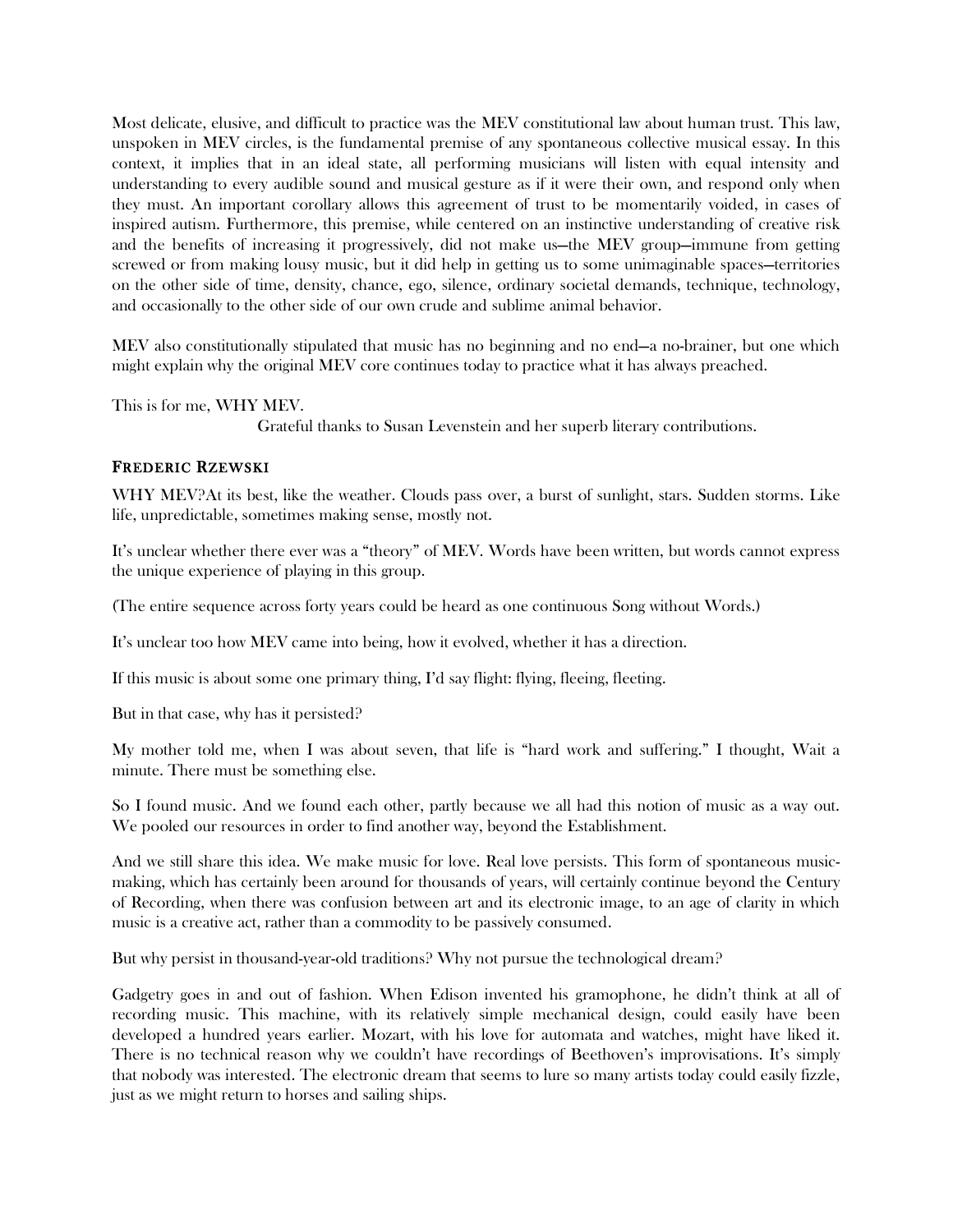Furthermore, art is no longer in advance of technology, as it might have been ninety years ago, when people like Tatlin imagined futuristic cities that were partly realized decades later. In the 20th century artists may have inspired architects and engineers, but in the 21st the roles are reversed. Science has advanced with accelerating velocity, while art has remained locked into older, traditional concepts, such as that of the "avant-garde," itself a creation of the 19th century. Artists who today turn out the latest gimmicks seem not so much to produce new and original work as rather to turn out advertising jingles for the entertainment industry (which could also fizzle). The two colonoscopies I had last year, when I travelled in real time through my own incredibly beautiful bowels, were incomparably more meaningful than any kind of "video art" I have ever seen. The early electronic works of Pierre Henry and Stockhausen are more interesting (and more advanced) than the academic exercises of "computer music" today.

### So where does that leave MEV?

High and dry, as usual. MEV has always been out of both the commercial and the academic grids, and on the few occasions when it came dangerously close to success in one of these areas, somebody invariably ran off with the cashbox (sometimes literally, as Alvin can attest).

And yet, here we are. Whatever the significance this music might have to future listeners, it is a document of what results when people make that fateful decision to live and work together as artists over decades. I remember hearing Judith Malina say once about The Living Theater's ups and downs: We always did what we wanted to do. This notion has served as a model for MEV as well. We're still here because we are stubborn believers in this principle, which has surely been solidly implanted in human society for at least thirty thousand years. And I'm sure it will carry on for a long time yet, with or without our help.

### RICHARD TEITELBAUM

MEV has always been about openness, acceptance, tolerance, inclusiveness, reconciliation. As American expats in Rome, we in MEV were uniquely positioned to draw inspiration from both sides of the pond, and we did not hesitate to delve as deeply into European expressionism as into American experimentalism, where John Cage was an important influence. Furthermore, from the American side, we also received much inspiration from the African-American experimental tradition, (not of much interest to Cage), which was undergoing a tremendous creative surge in the 60s, ranging from the anarchic free counterpoint of Ornette's Free Jazz album to the dense, screaming New Thing "noise" music of late Coltrane and others. In part it was that influence that encouraged MEV's music toward interaction, stimulus, and response rather than the cooler, non-reactive independence espoused by Cage.

Over the years, MEV has continued to be based on friendship and trust, but in the early days it often seemed more like a family, or even a clan, with various roles, relationships, and group dynamics played out both inside and outside the music. This doubtless contributed to the intensity of feelings and emotions the music frequently expressed. Unlike the Cage-Cunningham collaborative strategy, MEV wasn't clever enough to establish ground rules that restricted each family member to work in independent isolation. Nor, really, was that what we were all about. By privileging the group rather than the individual we established a very different means toward diminishing personal identity, taste, and ego, through the merging of the individual into the collective. The tensions created by this integrative process often provided the sparks that heated, and occasionally enflamed, the music.

In this endeavor, electronics provided a vehicle and catalyst, by mixing, inter-modulating, equalizing, integrating, and transforming individual gestures into a group sound that was physically displaced in space, surrounding the players and audience from distant loudspeakers. By not supplementing the remote quad PA with nearby individual monitors, we "played" the whole space in a way that contributed to sensations of interpenetration and out-of-body experience such that it was frequently difficult to identify who in the collective web of sound was doing what (and to whom).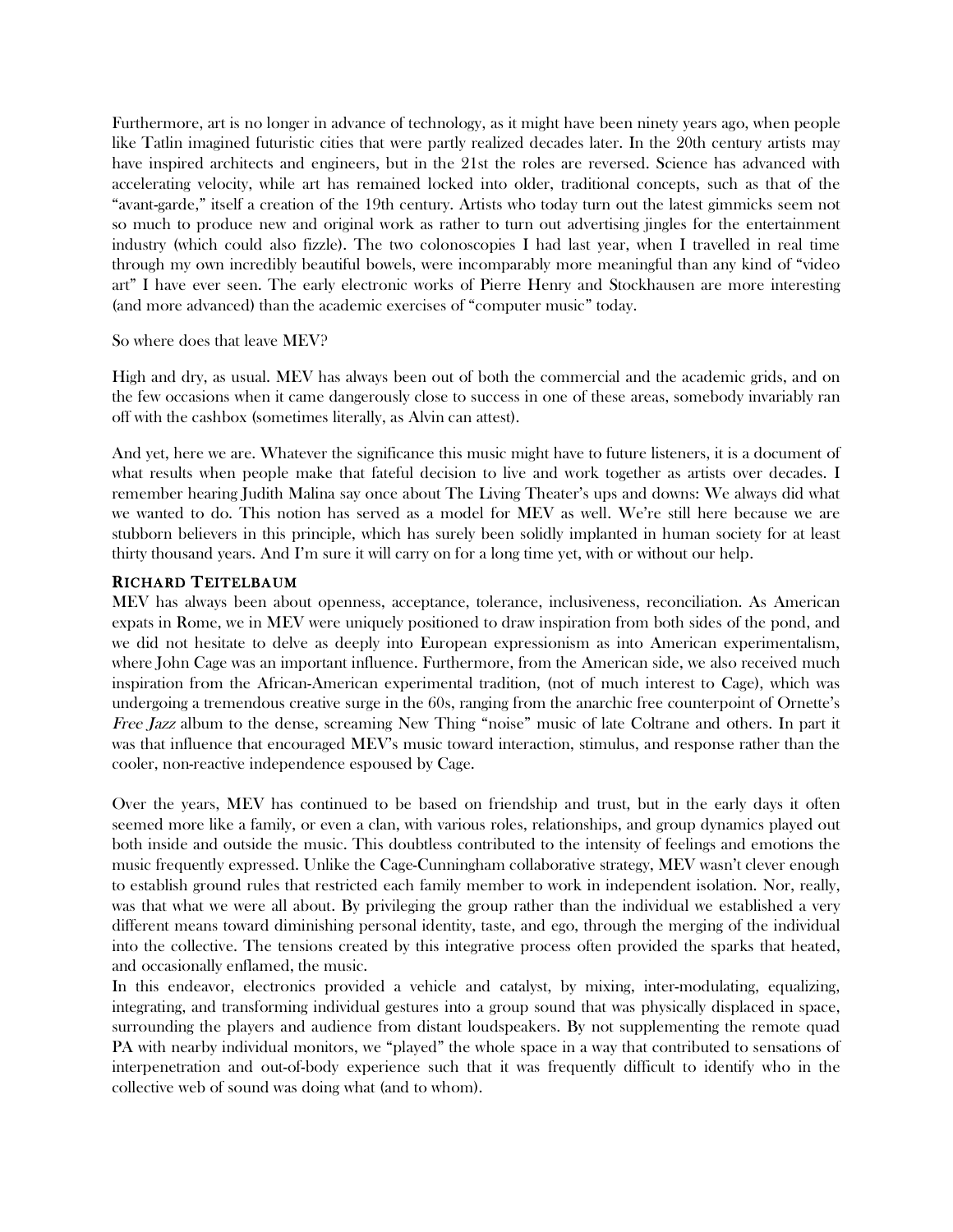In its inclusiveness, MEV brought together and integrated many seemingly contradictory and incompatible streams of activity: introverted mysticism and socio-political activism; high tech synthesizers with found objects and cheap junktronics; new electronic technology combined with (to paraphrase the poet Jerome Rothenberg) ancient "technologies of the sacred"; academic training and virtuosity with untutored nonmusicians. A typical concert in the late 60s might start with a highly focused, meditative piece exploring the performer's internal psychic and physiological states, and end with an anarchic free-form Sound Pool that welcomed all present (sometimes a hundred people or more) to join in and participate in whatever way they saw fit. The results were often chaotic, stretching the Cagean challenge to "accept whatever eventuality" to new extremes.

Perhaps my fondest memory of an unexpected "eventuality" of this sort was the MEV concert at the 1968 Palermo Festival on the night before New Year's Eve, (with both Cage and Feldman in the audience). The concert began with my brainwave piece, Barbara Mayfield half-reclining on a large inflatable plastic chair, bathed in mysterious blue light as I mixed her amplified heartbeats, breathing, and brainwaves, "orchestrating" them with the Moog synthesizer. It ended quite differently, when a group improvisation that included Frederic, Alvin, Steve Lacy, myself, and a special guest, the late Giuseppe Chiari, disintegrated into utter chaos. Before the concert, Chiari told me: "Rzewski wants this to end in peace and love, but I don't." Toward the end of the final improv, Chiari began to perform a famous piece of his by repeatedly shouting the word "Luce!" ("light" or "lights") through his electric megaphone. Either by accident or design, this triggered a wild sequence of events: the people controlling the stage lights abruptly cut them and the power and turned up the house lights. With his power cut, synthesizer designer Paul Ketoff, who was doing sound for the concert and had joined in the improv by playing sounds by fast forwarding and rewinding a 10-inch open reel tape machine at high speed watched helplessly as masses of loose tape flew all over the control room. Then stagehands started pouring onto the stage, carrying away the instruments while we were still playing. I'll never forget Alvin swinging a mallet at a set of tubular orchestral chimes just as they were pulled out from in front of him, so that he hit nothing but air. It was like a scene out of a Marx Brothers movie.

By the end of the Rome period, MEV had grown from a close-knit family to a floating commune of musicians and non-musicians, spouses, fans, and camp followers. Though memories on this differ, several of us recall dividing our fee among some eighteen people when we played at the notorious Amougies Festival in Belgium during the summer of 1969. When MEV was reconstituted in New York in the early 70s, it became a different kettle of fish: a small ensemble, more melodic, harmonic, tonal, and acoustic. Electronics remained a constant element, although the electronic sounds have continued to evolve. MEV music has retained much of its original character, still structured in an intuitive way, based on listening and dialogue, but always leaving space for individual initiative and surprise.

MEV's music continues to be spurred by current political and social concerns. Our efforts are buoyed by a new hopeful spirit among the young, as well as by the current enthusiasm among many young musicians for much that MEV has always stood for. Ideas and musical tools championed by MEV and others in the 1960s (which still spark MEV's current music making) have become integral to younger composer-performers. We seek for what first excited us, using open and improvised forms, and combining acoustic objects and instruments with live electronics, ranging from found objects and low-cost electronic circuits to computers.

So it's on to the next forty years!

\*\*\*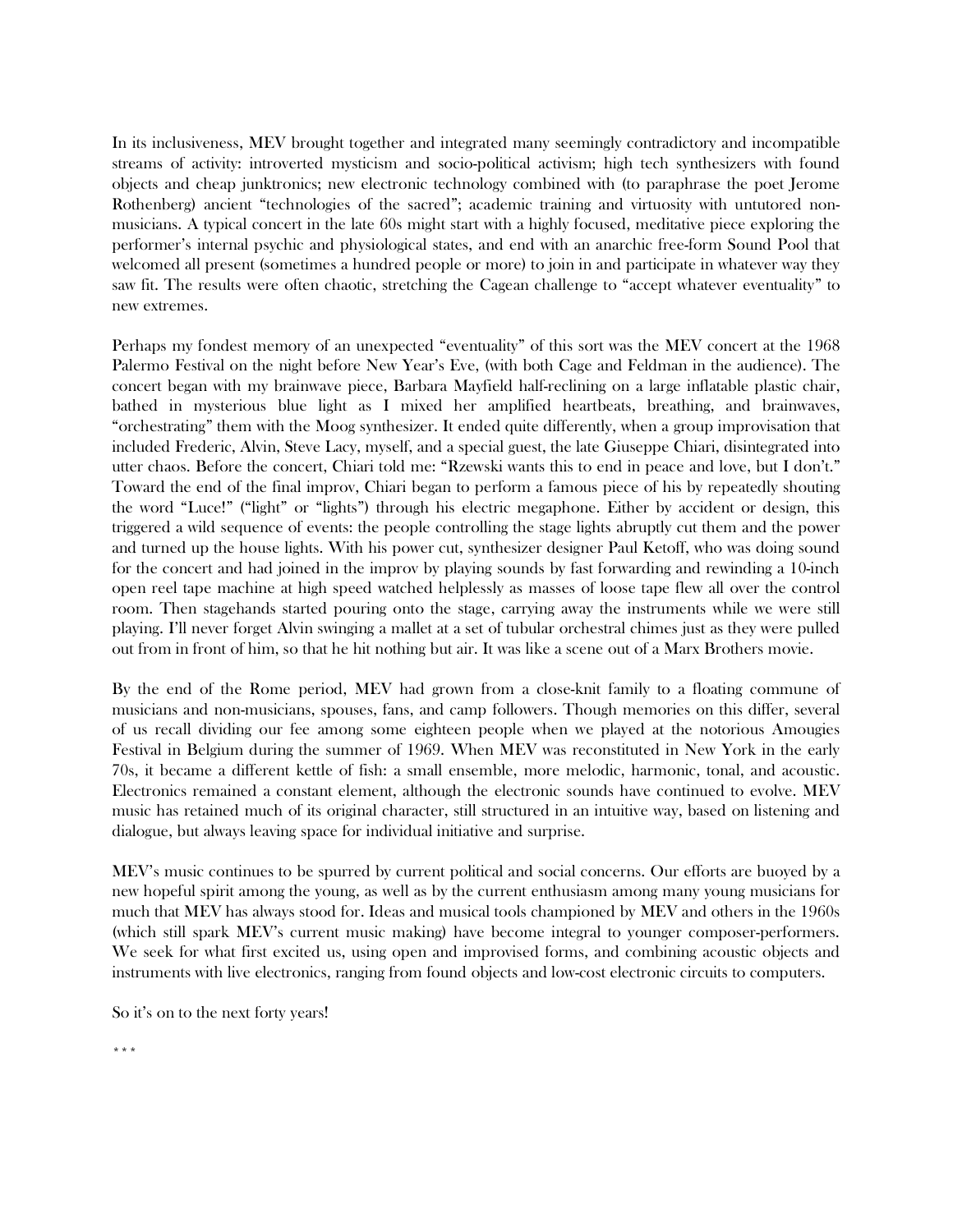Alvin Curran's music career spans nearly fifty years as a composer/performer and teacher in the American Experimentalist tradition—his work readily embraces all the contradictions. Born in Providence, Rhode Island, in 1938 into a Yiddish-speaking family of popular musicians, he studied piano from the age of five and learned trombone by himself, opening up to early formative experiences playing jazz, dance music, orchestral, choral, and band music. He studied composition with Ron Nelson at Brown University (in the American symphonic style) and with Elliott Carter at Yale School of Music, earning an M.Mus. degree in 1963. Since 1964 he has resided in Rome, Italy, where he taught briefly at the Accademia Nazionale d'Arte Drammatica, and was the Milhaud Professor of Composition at Mills College (1991– 2006). His work is a kind of handbook to music-making in the late 20th–early 21st-century, seen through his innovative pursuits of live electronic improvisation (founding member of MEV); solo performance (Songs and Views from the Magnetic Garden, Electric Rags for Diskklavier, Endangered Species, TransDadaExpress–Extraordinary Renderings); and radio art (NPR's Maritime Rites radio series, Crystal Psalms, Erat Verbum, I Dreamt John Cage Yodeling in the Zurich Hauptbahnhof . . .). His expansive composition with natural sound and acoustic and electronic instruments in theatrical and sculptural sound installations (Maritime Rites on the Laghetto of Villa Borghese [1978] and on the Thames River at the Tate Modern [2007]; The Twentieth Century; Gardening with John, a sounding garden shed; Oh Brass on the Grass Alas, with 300 local brass band players, Donaueschingen; Beams. . .) has lead to the creation of a form of new musical theater with masses of musicians in large architectural and natural spaces. His chamber music includes abundant music for solo piano (Inner Cities 1–14, a six-hour piano cycle) and numerous works for ensembles, small orchestras, and chorus, many in collaboration with choreographers Trisha Brown, Joan Jonas, Margy Jenkins, Achim Freyer, Nancy Karp, Wanda Golonka, and Yoshiko Chuma. Numerous awards include DAAD residencies in Berlin, two NEA grants, and a Guggenheim Fellowship (2005) for the FakeBook project; Tonspur residency–Museums Quartier, Vienna 2005. He writes ebulliently and critically (Musiktexte, The New York Times . . .) and is in the process of assembling a collection of compositional materials from the past forty years in The Alvin Curran Fakebook, a sourcework conceived as music for all occasions. www.alvincurran.com

Born in Westfield, Massachusetts, in 1938, Frederic Rzewski studied music at first with Charles Mackey of Springfield, and subsequently with Walter Piston, Roger Sessions, and Milton Babbitt at Harvard and Princeton universities. He went to Italy in 1960, where he studied with Luigi Dallapiccola and met Severino Gazzelloni, with whom he performed in a number of concerts, thus beginning a career as a performer of new piano music. Rzewski's early friendship with Christian Wolff and David Behrman, and (through Wolff) his acquaintance with John Cage and David Tudor strongly influenced his development in both composition and performance. In Rome in the mid-sixties, together with Alvin Curran and Richard Teitelbaum, he formed the MEV (Musica Elettronica Viva) group, which quickly became known for its pioneering work in live electronics and improvisation.

The experience of MEV can be felt in Rzewski's compositions of the late sixties and early seventies, which combine elements derived equally from the worlds of written and improvised music (Les Moutons de Panurge, Coming Together). During the seventies he experimented further with forms in which style and language are treated as structural elements; the best-known work of this period is *The People United Will* Never Be Defeated!, a 50-minute set of piano variations. A number of pieces for larger ensembles written between 1979 and 1981 show a return to experimental and graphic notation (Le Silence des Espaces Infinis,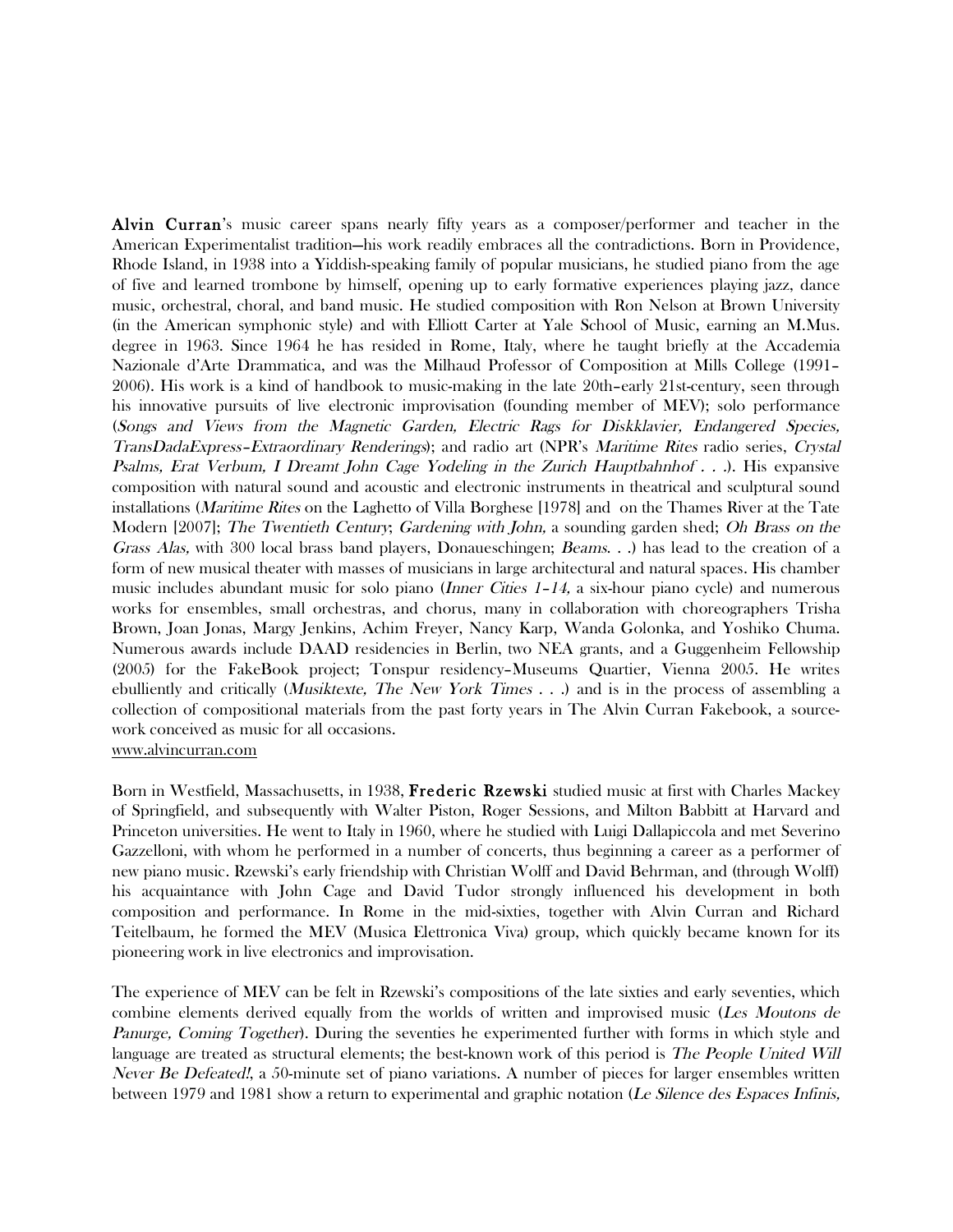The Price of Oil), while much of the work of the eighties explores new ways of using twelve-tone technique (Antigone-Legend, The Persians). A freer, more spontaneous approach to writing can be found in more recent work (Whangdoodles, Sonata). The Triumph of Death (1987–8) is a two-hour oratorio based on texts adapted from Peter Weiss's 1965 play Die Ermittlung (The Investigation). Rzewski's largest-scale work to date is The Road, an eight-hour "novel" for solo piano.

From 1983 to 2003 Rzewski was Professor of Composition at the Conservatoire Royal de Musique in Liège, Belgium. He has also taught at the Yale School of Music, the University of Cincinnati, the State University of New York at Buffalo, the California Institute of the Arts, the University of California at San Diego, Mills College, the Royal Conservatory of the Hague, the Hochschule der Künste in Berlin, and the Hochschule für Musik in Karlsruhe.

Richard Teitelbaum was born in New York City in 1939. He holds a B.A. degree from Haverford College and a Master of Music from Yale, where he worked with Allen Forte and Mel Powell. In 1964–66 he studied with Goffredo Petrassi and Luigi Nono on a Fulbright in Italy. In 1967 he brought the first Moog synthesizer to Europe and helped to found Musica Elettronica Viva in Rome. In 1970 he returned to the United States to found the World Band, one of the first intercultural improvisation groups, with musicians from non-Western traditions teaching in the World Music Program at Wesleyan University. In 1976–77 he spent a year studying traditional Japanese music in Tokyo, composing *Blends* for shakuhachi, synthesizers and percussion for his teacher, the great master player Katsuya Yokoyama. The recording of this piece on New Albion Records was named one of the ten best classical recordings of 2002 by The Wire.

Among his many works are two operas dealing with Jewish mystical expressions of redemptive hopes: Golem: An Interactive Opera (1989); and his ongoing project  $Z'_{V}$  (2002–), based on the true story of the 17th-century "Jewish-Moslem" messiah Sabbatai Z'vi, which has been performed at Bard College's Fisher Center, the Venice Biennale, and the Center for Jewish History in New York.

He has received numerous grants and awards, including a Prix Ars Electronica from the Austrian Radio and Television, two Fulbrights and a Guggenheim, and composed commissioned works for pianists Aki Takahashi, Ursula Oppens, and others. His work has featured long-standing collaborations with leading jazz musicians such as Steve Lacy, Anthony Braxton and George Lewis, and he has collaborated with leading artists in other disciplines, including Nam June Paik and Joan Jonas. In 2008 he received a commission from the Merce Cunningham Dance Company and performed with them at the Dia Beacon Art Center.

Teitelbaum has performed his music at the Berlin Jazz Festival in Philharmonic Hall, the Pompidou Center in Paris, the Concertgebouw in Amsterdam, The Almeida Theatre in London, the Kennedy Center in Washington, the Tanglewood Music Center in Massachusetts, the Experimenta Festival in Buenos Aires, the VI International Festival of Electroacoustic Music in Havana, Super Deluxe in Tokyo, and in many other venues throughout the world.

A new work commissioned by the Fromm Music Foundation for instruments and computer will be premiered in New York City in 2009 by the Da Capo Chamber Players. His music has been recorded on New Albion, Tzadik, Hat Art, Silkheart, Music and Arts, Victo, Matchless and other labels. Teitelbaum is a professor of music at Bard College, where he has been teaching for twenty years. (http://inside.bard.edu/teitelbaum)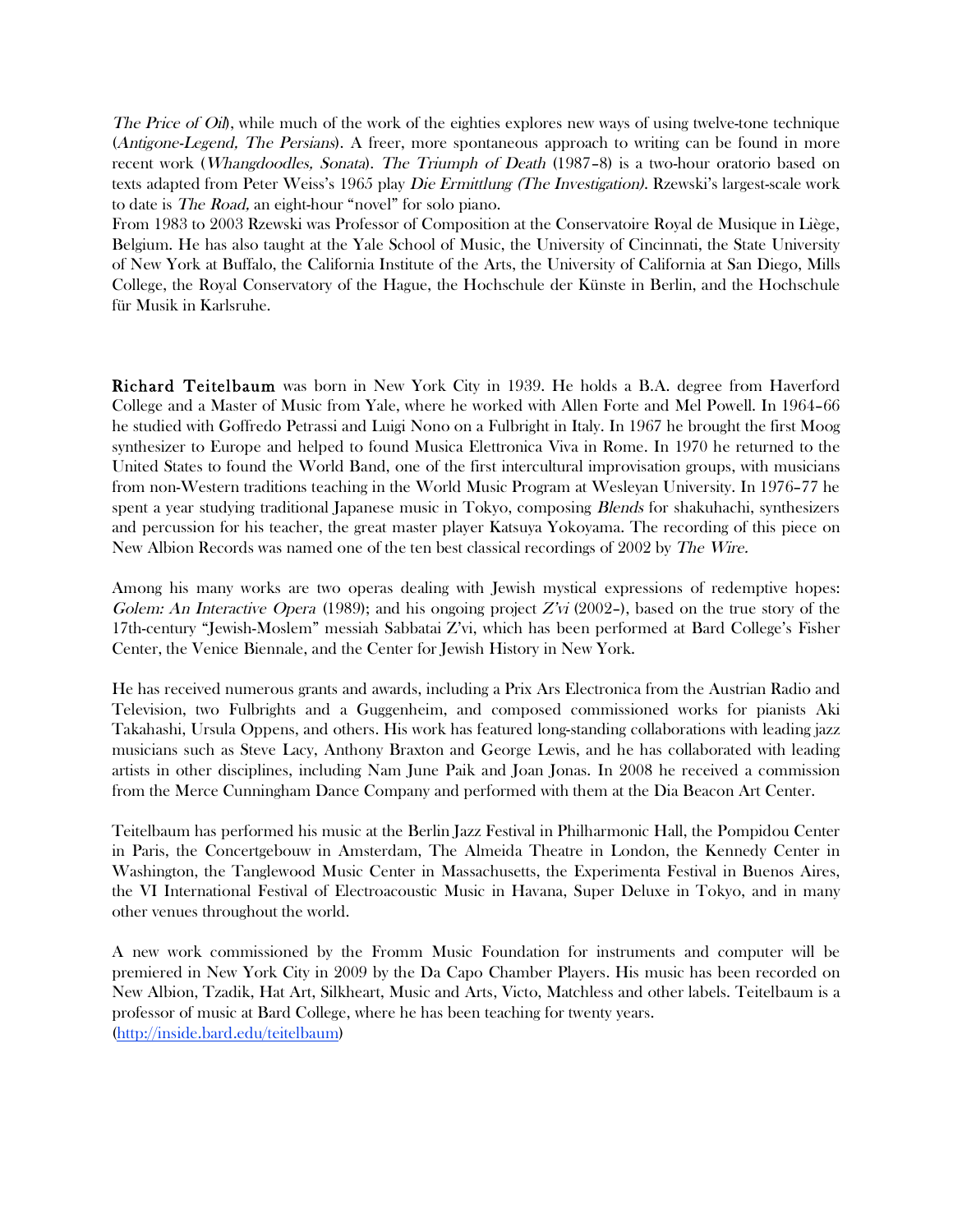Karl Berger (b. 1935), the co-founder and director of the Creative Music Studio and six-time winner of the Downbeat Critics Poll as a jazz soloist, has been a highly respected artist in contemporary music for several decades. He has recorded and performed with Don Cherry, Lee Konitz, John McLaughlin, Gunther Schuller, the Mingus Epitaph Orchestra, Dave Brubeck, Dave Holland, Ed Blackwell, Ray Anderson, Pharoah Sanders, James Blood Ulmer, and many others at festivals and concerts in the U.S., Canada, Europe, Africa, India, the Philippines, Japan, Mexico, and Brazil. His recordings and arrangements appear on the Atlantic, Axiom, Black Saint, Blue Note, Capitol, CBS, Douglas Music, Elektra, EMI, Enja, Island, JVC, Knitting Factory, MCA, Milestone, Polygram, RCA, Sony, Stockholm, and Vogue labels, among others.

Steve Lacy (1934–2004) was the first avant-garde jazz musician to make a specialty of the soprano saxophone, an instrument that had become almost completely neglected during the Bop era. Indeed, he is credited with single-handedly bringing the instrument back from obscurity into modern music of all types. Throughout his career, Lacy was widely admired for the beauty and purity of his tone, for his incisive melodic sense, for keeping his music uncompromising and fresh, and for his eagerness to play with a wide variety of musicians while retaining long-term musical relationships. He regularly received awards from DownBeat magazine as the premier soprano saxophonist and in 1992 received a MacArthur Foundation Fellowship. In 2002, he was made a Commandeur de l'Ordre des Arts et des Lettres by the French government. A prolific recording artist, Lacy is represented on many labels, including Universal, hat Hut, RCA, Verve, Label Bleu, New Albion, EMI, CBS/Columbia, and Denon.

George E. Lewis (b. 1952) is the Edwin H. Case Professor of American Music at Columbia University, and the Director of the Center for Jazz Studies at Columbia. The recipient of a MacArthur Fellowship in 2002, an Alpert Award in the Arts in 1999, and fellowships from the National Endowment for the Arts, Lewis studied composition with Muhal Richard Abrams at the AACM School of Music, and trombone with Dean Hey. A member of the Association for the Advancement of Creative Musicians (AACM) since 1971, Lewis's work as a composer, improviser, performer, and interpreter explores electronic and computer music, computer-based multimedia installations, text-sound works, and notated and improvisative forms, and is documented on more than 120 recordings. His book, A Power Stronger Than Itself: The AACM and American Experimental Music, was recently published by the University of Chicago Press.

Garrett List's (b. 1943) apprenticeship as a trombonist was completed at The Juilliard School of Music; as an artist, with the likes of John Cage and friends, Karl Berger and the Creative Music Studio, and MEV in its NYC version. The wildly eclectic atmosphere of downtown New York City in the '60s and '70s, where he met and played with poets, dancers, painters, and composers in a bewildering assortment of musics, from classic and contemporary to blues, salsa, and jazz, was a marvelously fertile place for creative energy. But it was the free improvised music in those days that finally set him on his own path as a composer. The A-1 Art Band (1975–80) was his orchestra of this period. Living and working in Belgium for the past thirty years, he has been able to expand upon this foundation: working in the theater with Max Parfondry and Jacques Delcuvellerie; as a performer, creating different ensembles; and as a composer, with works such as the 24-composition suite Music for Trees (1986–89) and a series of cantatas.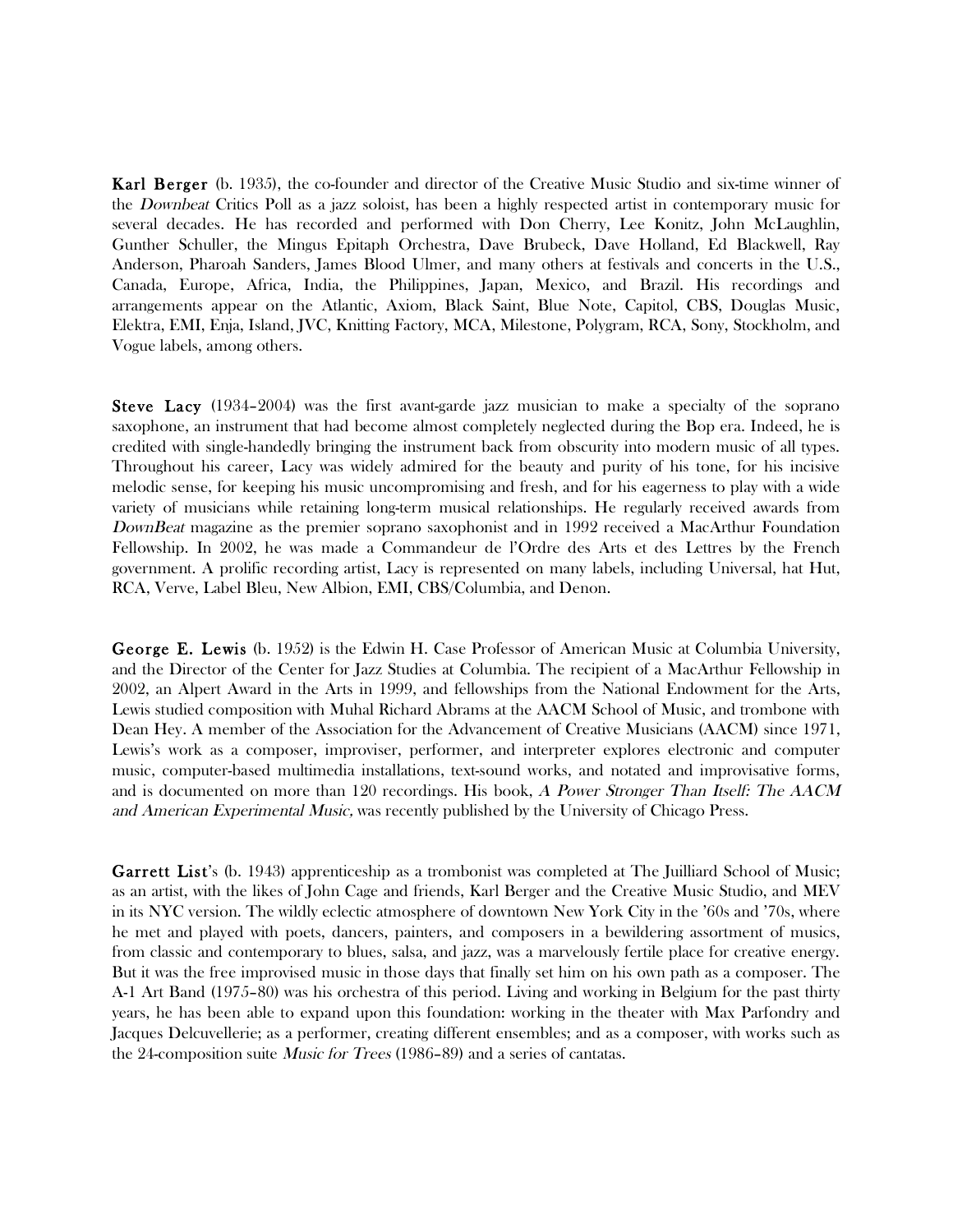Carol Plantamura (b. 1941) is Professor Emerita of Music at the University of California at San Diego. Plantamura was born in Los Angeles, graduated from Occidental College and was an original member of the Creative Associates at SUNY Buffalo under the direction of the composer Lukas Foss. She spent twelve years living in Italy and was a founding member of Musica Elettronica Viva, Rome; Teatro Musica, Rome; 2e2m, Champigny Paris; and performed many times with Gruppo Nuova Consonanza, L'Ensemble Intercontemporain, as well as in opera houses and with symphony orchestras throughout Europe. She founded and performed for fourteen years with The Five Centuries Ensemble, a group that specialized in the performance of 17th- and 20th-century music. She has appeared on more than 25 recordings on Wergo, Deutsche Grammophon, "Italia" Fonit/Cetra, CRI, Leonarda, and many smaller labels.

Gregory Reeve was born in New York City and has lived there all his life. He has a BA from Hunter College where he studied for his music degree with Donald Lybbert, Herbert Inch, H. Wiley Hitchcock, and Sherman van Solkema. His compositions include works for chamber ensembles, symphony orchestra, and electronic resources. Over the years he has performed with the Tone Roads Ensemble, Fluxus, SEM Ensemble, SEM Orchestra, and MEV. He has written and performed music for many dance companies including the Nancy Meehan Dance Company, James Waring, Elaine Summers, the Judson Memorial Dance Series, and the Grand Union Dance Co. As a recording artist he can be heard on Opus One, Wergo, Pablo Records, and Sean Fine Arts Editions, among others.

Ivan Vandor, born in Hungary in 1932, moved to Rome in 1938. In 1959 he graduated in composition with Goffredo Petrassi at the Santa Cecilia Conservatory of Music in Rome. The following year he studied in Paris with Max Deutsch. In 1971 he earned his Master's Degree in Ethnomusicology at the University of California in Los Angeles, followed by research in the Himalaya regions on the music of Tibetan Buddhism. He succeeded Alain Danielou as Chair of the International Institute for Comparative Music Studies of Berlin, remaining in charge until 1983, then taking over the Scuola Interculturale di Musica in Venice. He is the author of the book La Musique du Bouddhisme Tibetain. Since 1983 he has taught composition at the conservatories G. B Martini of Bologna and Santa Cecilia of Rome.

#### SELECTED DISCOGRAPHY

### **MEV**

Spacecraft/Unified Patchwork Theory. Alga Marghen Plana-M 15NMN.038. The Sound Pool. Spalax CD 14969.

#### Alvin Curran

Animal Behavior. Alvin Curran, sampler, piano; Annie Sprinkle, voice; Roy Malan, violin; Donald Haas, accordion; Peter Wahrhaftig, tuba; William Winant, percussion. Tzadik TZ 7001. Canti Illuminati. Fringes Archives 02. Crystal Psalms. New Albion NA 067. Electric Rags II. ROVA Saxophone Quartet. New Albion NA 027. For Cornelius, The Last Acts of Julian Beck, Shtetl Variations. Yvar Mikhashoff, piano. Mode 49.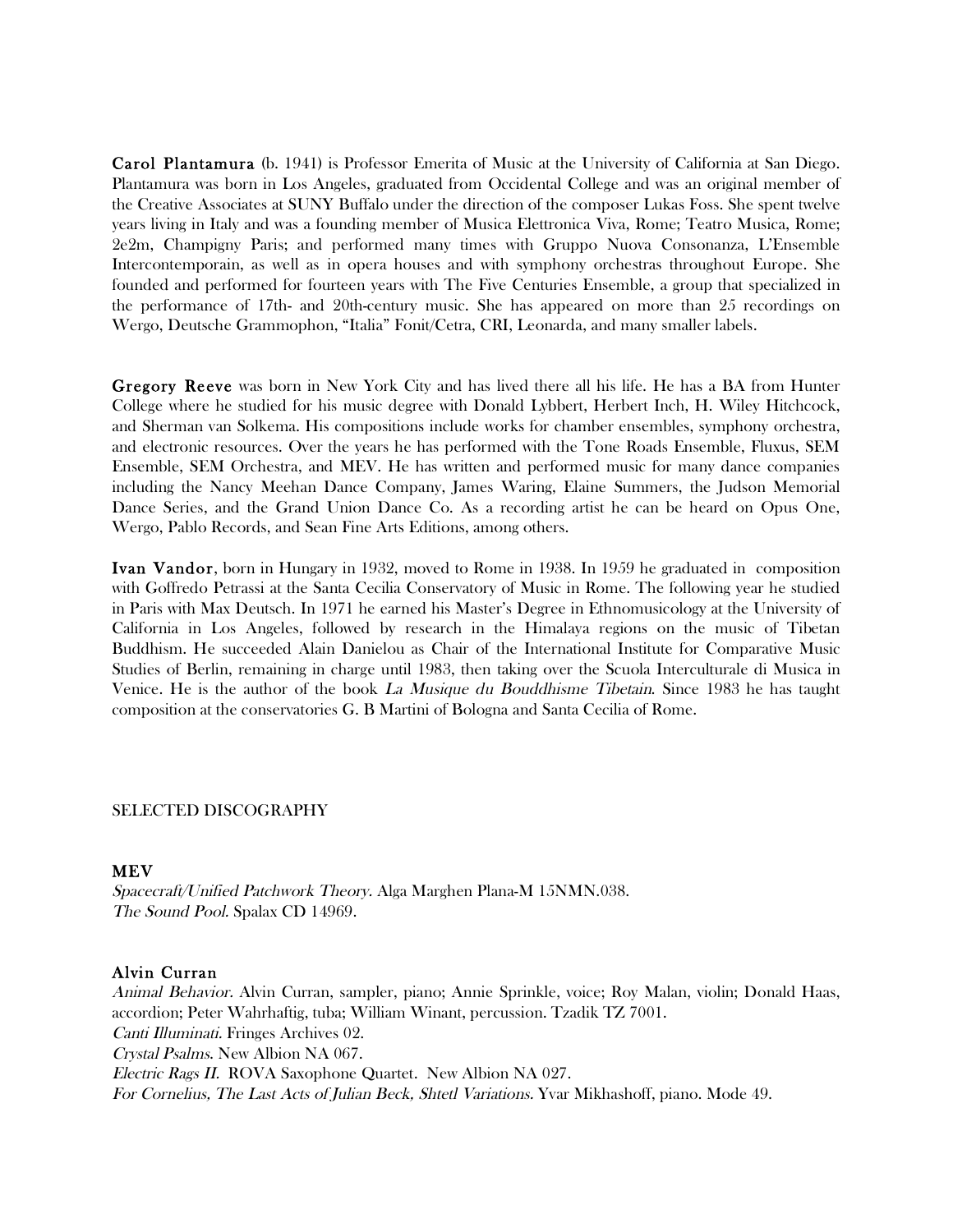Inner Cities. Daan Vandewalle, piano. Long Distance Records 560304 (4CDs).

Maritime Rites. Featuring the foghorns and other maritime sounds of the U.S. Eastern Seaboard and solo improvisations by John Cage, Joseph Celli, Clark Coolidge, Alvin Curran, Jon Gibson, Malcolm Goldstein, Steve Lacy, George Lewis, Pauline Oliveros, and Leo Smith. New World Records 80625-2 (2CDs).

Schtyx. Abel-Steinberg-Winant Trio. New World Records/CRI NWCR 668.

Songs and Views from the Magnetic Garden. Catalyst 09026-61823-2.

Strum City. Seth Josel, electric guitar. New World Records 80661-2.

# Frederic Rzewski

A Decade: Zeitgeist Plays Rzewski. Includes Spots, Wails, The Lost Melody, and Crusoe. Zeitgeist. OOdiscs 15.

Antigone-Legend and Jefferson. Carol Plantamura, soprano; Frederic Rzewski, piano. New World/CRI NWCR 747.

Main Drag. Includes Attica and Coming Together. Alter Ego. Stradivarius 33631.

Moonrise with Memories. David Taylor, bass trombone. New World Records 80494-2.

The People United Will Never Be Defeated. Ursula Oppens, piano. Vanguard Classics 8056.

Rzewski Plays Rzewski: Piano Works 1975–1999. Includes The People United Will Never Be Defeated, North American Ballads for Piano, Mayn Yingele, Fantasia for Piano, Sonata for Piano, The Road, De Profundis, and Fougues. Nonesuch 79623 (7CDs).

Rzewski Plays Rzewski: The People United Will Never Be Defeated. VAI 4440. (DVD)

Scratch Symphony. SWF-Sinfonieorchester Baden-Baden und Freiburg, Michael Gielen, conductor. Col Legno WWE 3CD 20026.

## Richard Teitelbaum

Blends. Katsuya Yokoyama, shakuhachi; Richard Teitelbaum, synthesizer, computer, keyboards; Trilok Gurtu, tabla; Mark Dresser, double bass; Gerry Hemingway, drums. New Albion 118.

Concerto Grosso. Anthony Braxton, reeds; George Lewis, trombone, computer; Richard Teitelbaum, keyboards, Pianocorders, computers. Hat Art CD 6004.

Cyberband. Carlos Zingaro, violin, electronics; Tom Cora, amplified cello, electronics; Fred Frith, guitar, prepared guitar, electronics; George Lewis, trombone, electronics, computer; Richard Teitelbaum, synthesizer/sampler keyboard, Disklavier, computer; Michel Waisvisz, The Hands, synthesizers, computer; Otomo Yoshihide, turntables, CD-player. Moers Music 03000. (Mini Disc)

Double Clutch. Andrew Cyrille, percussion, Richard Teitelbaum, PolyMoog and MicroMoog synthesizers, microcomputer. Silkheart SHCD 146.

Duet: Live at Merkin Hall. Anthony Braxton, reeds; Richard Teitelbaum, Kurzweil keyboard sampler/synthesizer, computer. Music and Arts CD 4949.

Golem. David Moss, voice, electronics, percussion; Carlos Zingaro, violin, electronics; Shelley Hirsch, voice; Richard Teitelbaum, sampler, synthesizer, computer; George Lewis, computer, trombone, electronics. Tzadik 7105.

Run Some By You. On Computer Music Currents 8. Richard Teitelbaum, piano with Digital Piano System. Wergo WER 2028-2.

The Sea Between. Richard Teitelbaum, keyboards, sampler, computer; Carlos Zingaro, violin, electronics. Victo CD 03.

Times Zones. Richard Teitelbaum, Moog synthesizers; Anthony Braxton, winds. Freedom 32JDF–194.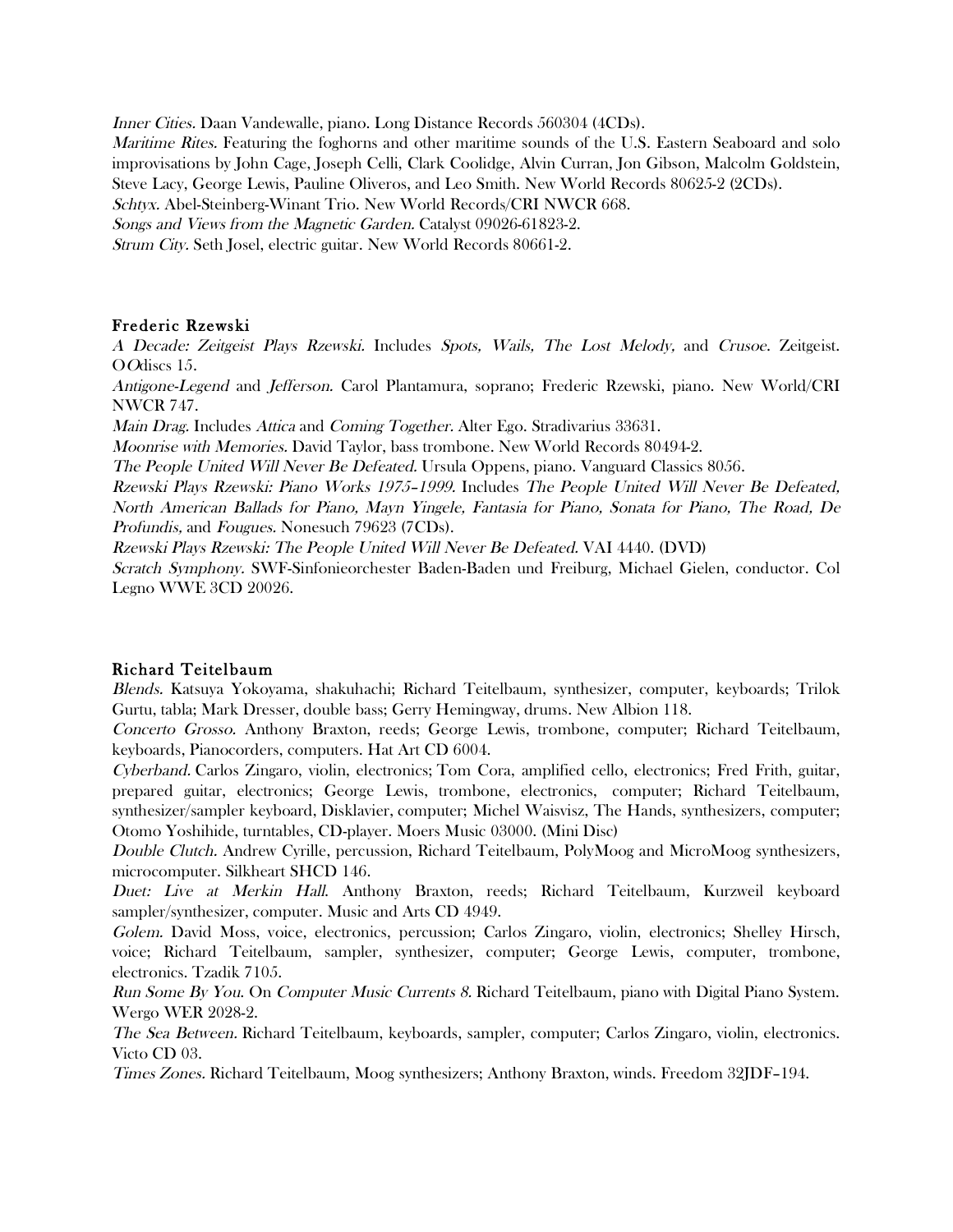### SELECTED BIBLIOGRAPHY

Bernstein, David W. "An American in Rome: Conversations with Alvin Curran." Forthcoming in a book celebrating the composer's 70th birthday, edited by Daniela Margoni-Tortora, and published by Gangemi, Department of Contemporary Art and Music University "La Sapienza," Rome.

Bryant, Allan; Alvin Curran, Jon Phetteplace, Frederic Rzewski, and Richard Teitelbaum. "Musica Elettronica Viva." Source: Music of the Avant Garde 3 (1968): 24–27.

Curran, Alvin. "On Spontaneous Music." Contemporary Music Review 25

(October/December, 2006): 483–90.

——. "A Guided Tour Through Twelve Years of American Music in Rome." <http://www.alvincurran.com> (September 24, 2008).

——. "Last Thoughts on Soup: A Recipe." http://www.alvincurran.com

(September 24, 2008).

——. "From the Bottom of the Sound Pool."

<http://www.alvincurran.com> (September 24, 2008).

Rzewski, Frederic. Nonsequiturs: Writings and Lectures on Improvisation, Composition, and Interpretation. Cologne: Edition MusikTexte, 2007.

Seeber, Martin. "Interview mit Alvin Curran, November 2007."

<http://www.geraeuschen.de/3.html> (September, 24, 2008).

Teitelbaum, Richard. "Improvisation, Computers, and the Unconscious Mind." Contemporary Music Review 25 (October/December, 2006): 497–508.

——. "In Tune: Some Early Experiments in Biofeedback Music." In Biofeedback in the Arts: Results of Early Experiments, edited by David Rosenboom. Vancouver, British Columbia: Aesthetic Research Centre of Canada, 1976.

PUBLISHING CREDITS:

## SpaceCraft

© 1967 Allan Bryant, Alvin Curran, Carol Plantamura, Frederic Rzewski, Richard Teitelbaum, Ivan Vandor

## Stop the War

© 1972 Frederic Rzewski, Alvin Curran, Garrett List, Gregory Reeve, Richard Teitelbaum, Karl Berger Stedelijk Museum, Amsterdam, Pts. 1 & 2

© 1982 Steve Lacy, Garrett List, Alvin Curran, Richard Teitelbaum, Frederic Rzewski

### Kunstmuseum, Bern

© 1990 Garrett List, Alvin Curran, Richard Teitelbaum, Frederic Rzewski

## New Music America Festival

© 1989 Steve Lacy, Garrett List, Richard Teitelbaum, Alvin Curran, Frederic Rzewski

### Ferrara, Italy

© 2002 Steve Lacy, George Lewis, Garrett List, Alvin Curran, Richard Teitelbaum, Frederic Rzewski Mass. Pike

© 2007 Alvin Curran, Frederic Rzewski, Richard Teitelbaum

Produced by Alvin Curran, Frederic Rzewski, and Richard Teitelbaum Engineers: Tim Martyn (Tanglewood) Digital mastering: Paul Zinman, SoundByte Productions, Inc., NYC Design: Bob Defrin Design, Inc., NYC